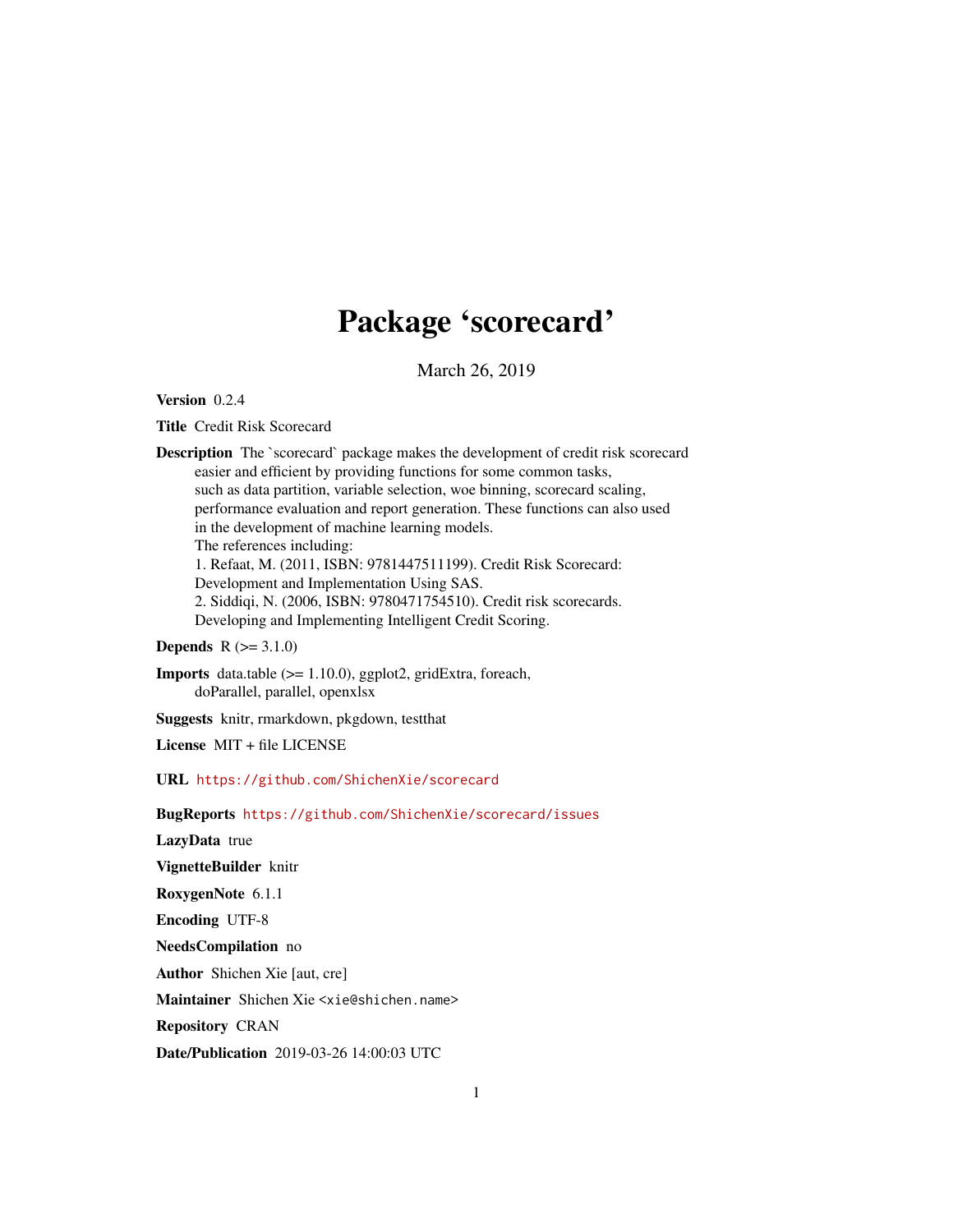## <span id="page-1-0"></span>R topics documented:

|  | $\mathcal{D}_{\mathcal{L}}$ |
|--|-----------------------------|
|  | $\overline{4}$              |
|  | 5                           |
|  | 6                           |
|  | 7                           |
|  | -10                         |
|  | -12                         |
|  | -14                         |
|  |                             |
|  | -18                         |
|  | 19                          |
|  |                             |
|  |                             |
|  |                             |
|  |                             |
|  |                             |
|  |                             |
|  |                             |

#### $\bf 30$  $\bf 30$

<span id="page-1-1"></span>gains\_table *Gains Table*

## Description

gains\_table creates a data frame including distribution of total, good, bad, bad rate and approval rate by score bins. It provides both equal width and equal frequency intervals on score binning.

## Usage

```
gains_table(score, label, bin_num = 10, bin_type = "freq",
 positive = "bad|1", ...)
```
## Arguments

| score    | A list of credit score for actual and expected data samples. For example, score<br>$=$ list(actual = scoreA, expect = scoreE).  |
|----------|---------------------------------------------------------------------------------------------------------------------------------|
| label    | A list of label value for actual and expected data samples. For example, label $=$<br>$list(actual = labelA, expect = labelE).$ |
| bin_num  | Integer, the number of score bins. Default is 10. If it is 'max', then individual<br>scores are used as bins.                   |
| bin_type | The score is binning by equal frequency or equal width. Accepted values are<br>'freq' and 'width'. Default is 'freq'.           |
| positive | Value of positive class, default is "badl1".                                                                                    |
| $\ddots$ | Additional parameters.                                                                                                          |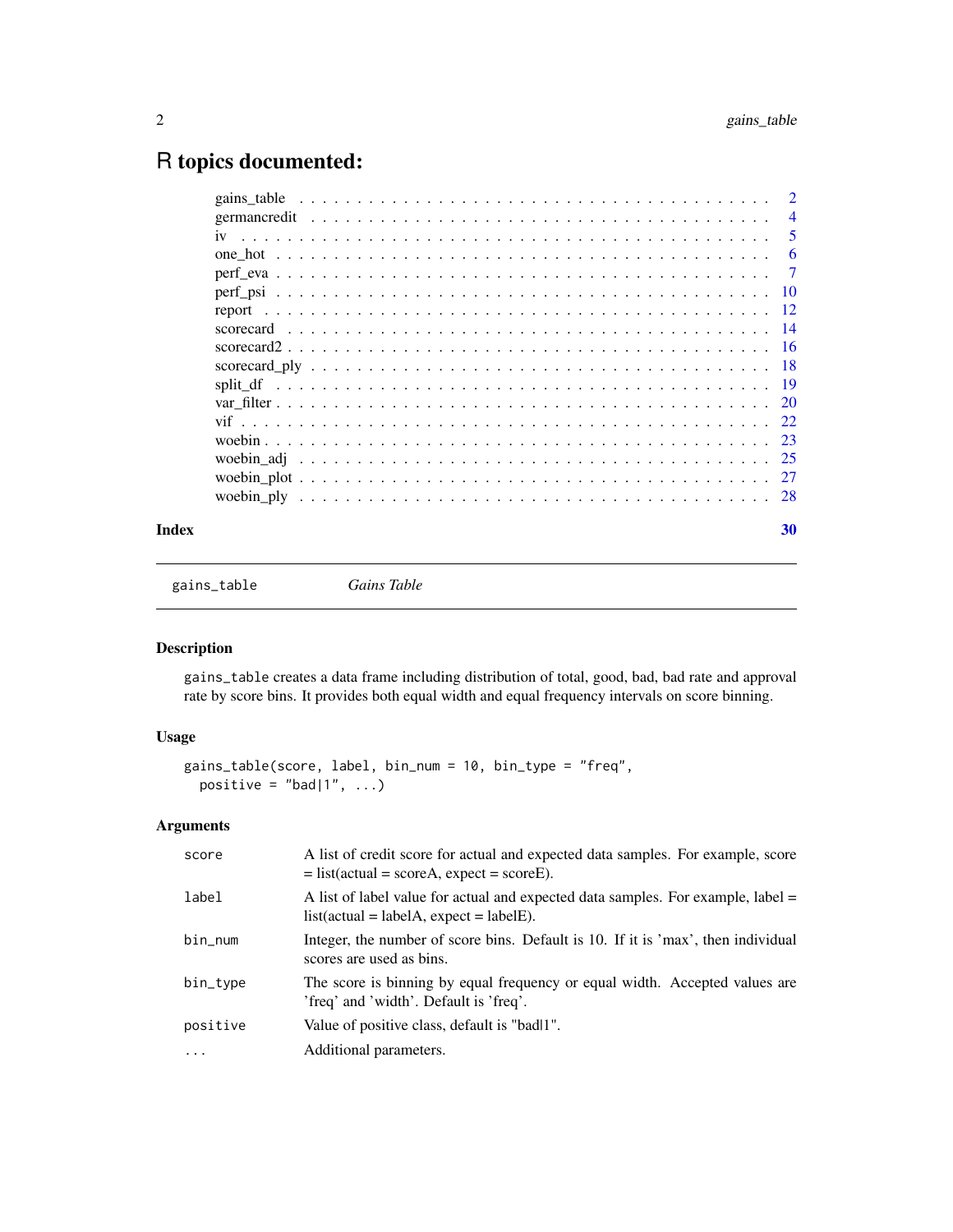<span id="page-2-0"></span>gains\_table 3

#### Value

A data frame

## See Also

[perf\\_eva](#page-6-1) [perf\\_psi](#page-9-1)

```
# data preparing ------
# load germancredit data
data("germancredit")
# filter variable via missing rate, iv, identical value rate
dt_f = var_filter(germancredit, "creditability")
# breaking dt into train and test
dt_list = split_df(dt_f, "creditability")
label_list = \text{lapply}(dt_list, function(x) x$creditability)# woe binning ------
bins = woebin(dt_list$train, "creditability")
# converting train and test into woe values
dt<sub>_woe_list</sub> = lapply(dt<sub>_list</sub>, function(x) woebin_ply(x, bins))
# glm ------
m1 = g1m(creditability \sim ., family = binomial(), data = dt_woe_list$train)# vif(m1, merge_coef = TRUE)
# Select a formula-based model by AIC
m_step = step(m1, direction="both", trace=FALSE)
m2 = eval(m_step$call)
# vif(m2, merge_coef = TRUE)
# predicted proability
pred\_list = \text{lapply}(dt\_wo\_list, function(x) predict(m2, type = 'response', x))# scorecard ------
card = scorecard(bins, m2)
# credit score, only_total_score = TRUE
score_list = \text{lapply}(dt_list, function(x) scored.py(x, card))# credit score, only_total_score = FALSE
score_list2 = lapply(dt_list, function(x) scorecard_ply(x, card, only_total_score=FALSE))
###### perf_eva examples ######
# Example I, one datset
## predicted p1
perf_eva(pred = pred_list$train, label=dt_list$train$creditability, title = 'train')
## predicted score
# perf_eva(pred = score_list$train, label=dt_list$train$creditability, title = 'train')
# Example II, multiple datsets
```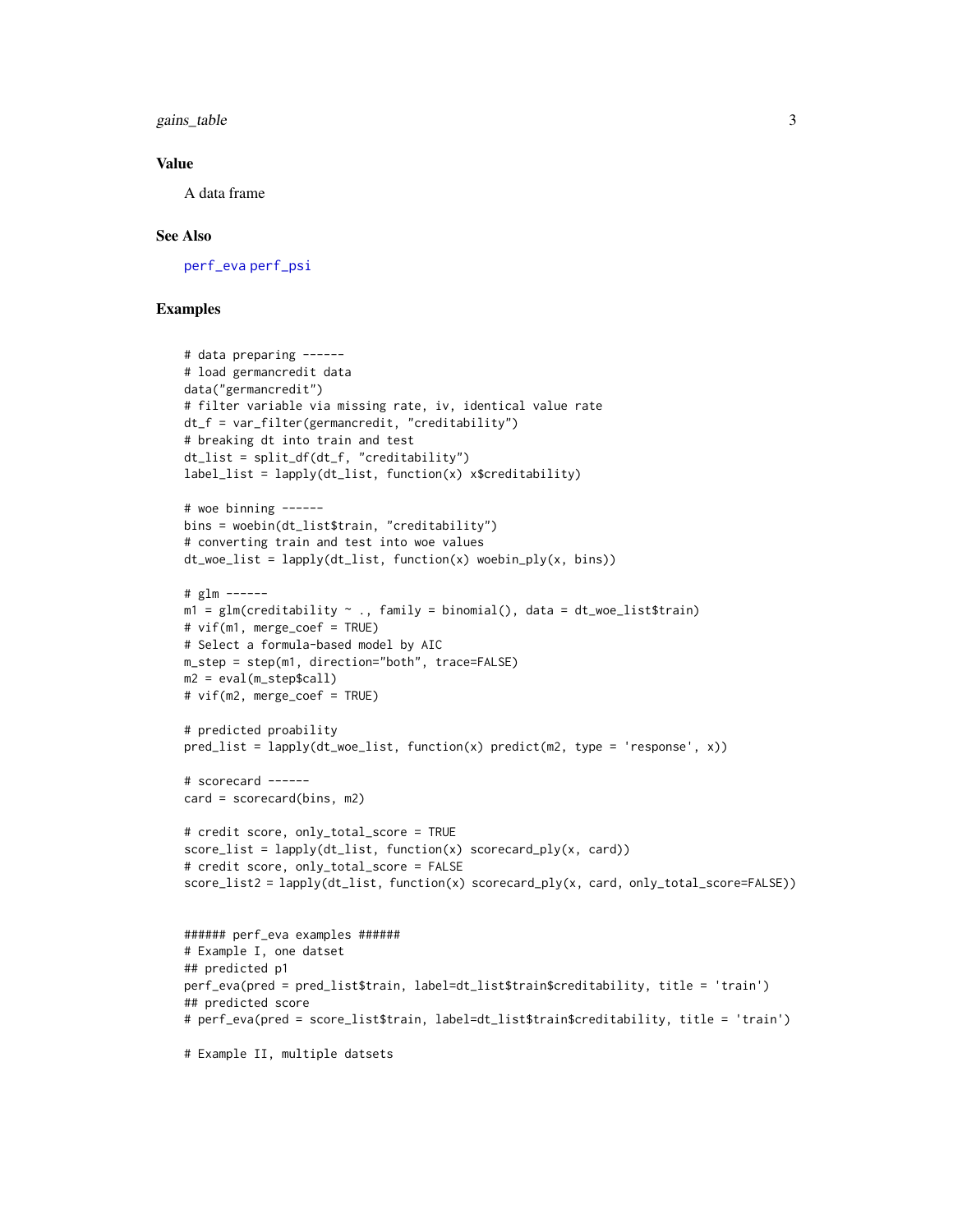```
## predicted p1
perf_eva(pred = pred_list, label = label_list)
## predicted score
# perf_eva(score_list, label_list)
###### perf_psi examples ######
# Example I # only total psi
psi1 = perf_psi(score = score_list, label = label_list)
psi1$psi # psi data frame
psi1$pic # pic of score distribution
# Example II # both total and variable psi
psi2 = perf_psi(score = score_list, label = label_list)
# psi2$psi # psi data frame
# psi2$pic # pic of score distribution
###### gains_table examples ######
# Example I, input score and label can be a list or a vector
g1 = gains_table(score = score_list$train, label = label_list$train)
g2 = gains_table(score = score_list, label = label_list)
# Example II, specify the bins number and type
g3 = gains_table(score = score_list, label = label_list, bin_num = 20)
g4 = gains_table(score = score_list, label = label_list, bin_type = 'width')
```
germancredit *German Credit Data*

#### Description

Credit data that classifies debtors described by a set of attributes as good or bad credit risks. See source link below for detailed information.

## Usage

```
data(germancredit)
```
#### Format

A data frame with 21 variables (numeric and factors) and 1000 observations.

#### Source

[https://archive.ics.uci.edu/ml/datasets/Statlog+\(German+Credit+Data\)](https://archive.ics.uci.edu/ml/datasets/Statlog+(German+Credit+Data))

<span id="page-3-0"></span>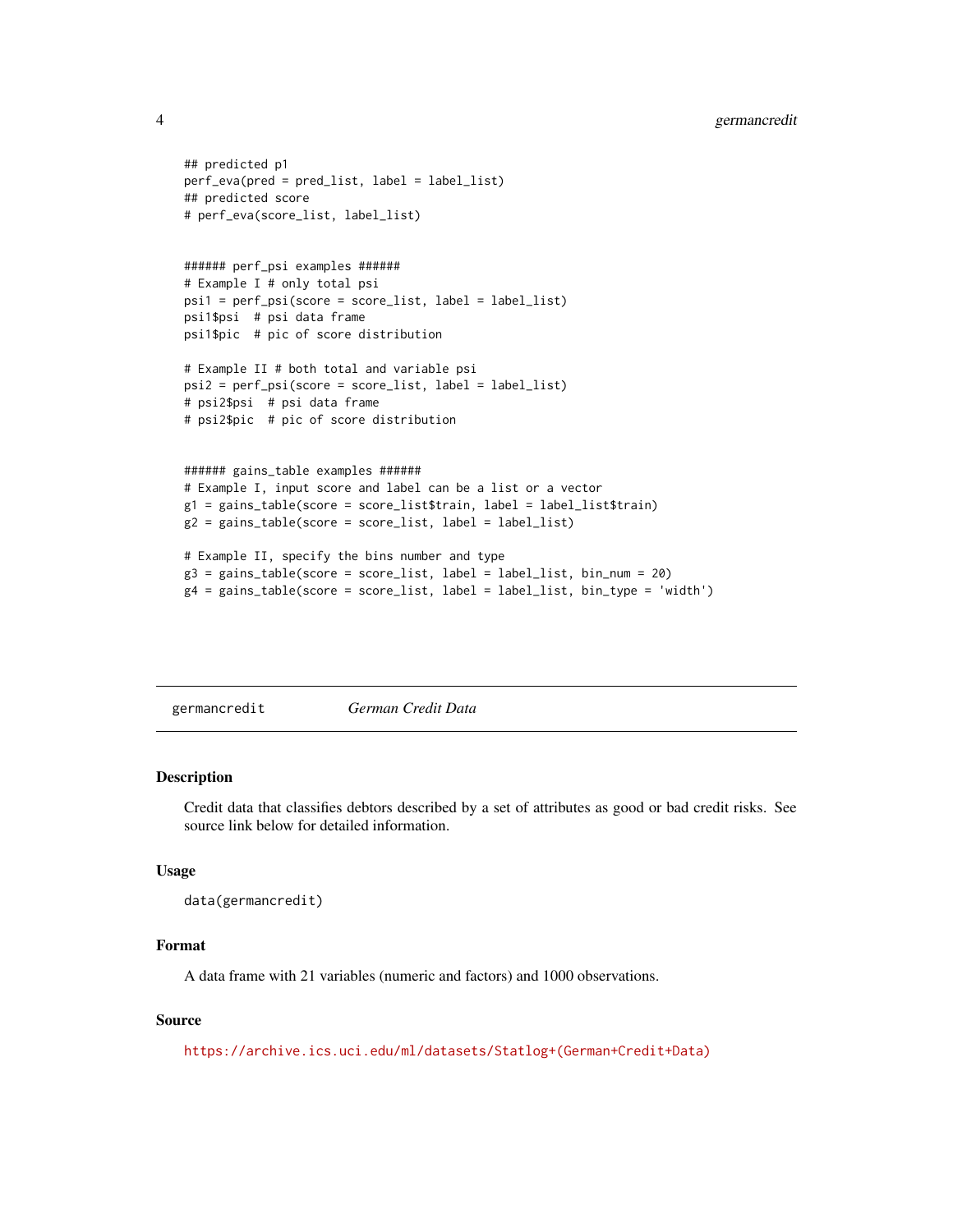#### Examples

```
# load German credit data
data(germancredit)
# structure of germancredit
str(germancredit)
# summary of germancredit
# lapply(germancredit, summary)
```
#### iv *Information Value*

## **Description**

This function calculates information value (IV) for multiple x variables. It treats each unique value in x variables as a group. If there is a zero number of y class, it will be replaced by 0.99 to make sure woe/iv is calculable.

## Usage

 $iv(dt, y, x = NULL, positive = "bad|1", order = TRUE)$ 

#### Arguments

| dt           | A data frame with both x (predictor/feature) and y (response/label) variables.                               |
|--------------|--------------------------------------------------------------------------------------------------------------|
| y            | Name of y variable.                                                                                          |
| $\mathsf{x}$ | Name of x variables. Default is NULL. If x is NULL, then all columns except y<br>are counted as x variables. |
| positive     | Value of positive class, default is "badl1".                                                                 |
| order        | Logical, default is TRUE. If it is TRUE, the output will descending order via iv.                            |

## Details

IV is a very useful concept for variable selection while developing credit scorecards. The formula for information value is shown below:

$$
IV = \sum (DistributionBad_i - DistributionGood_i) * \ln(\frac{DistributionBad_i}{DistributionGood_i}).
$$

The log component in information value is defined as weight of evidence (WOE), which is shown as

$$
Weight of Evidence = \ln(\frac{DistributionBad_i}{DistributionGood_i}).
$$

The relationship between information value and predictive power is as follows:

Information Value Predictive Power

<span id="page-4-0"></span> $\frac{1}{2}$  iv  $\frac{5}{2}$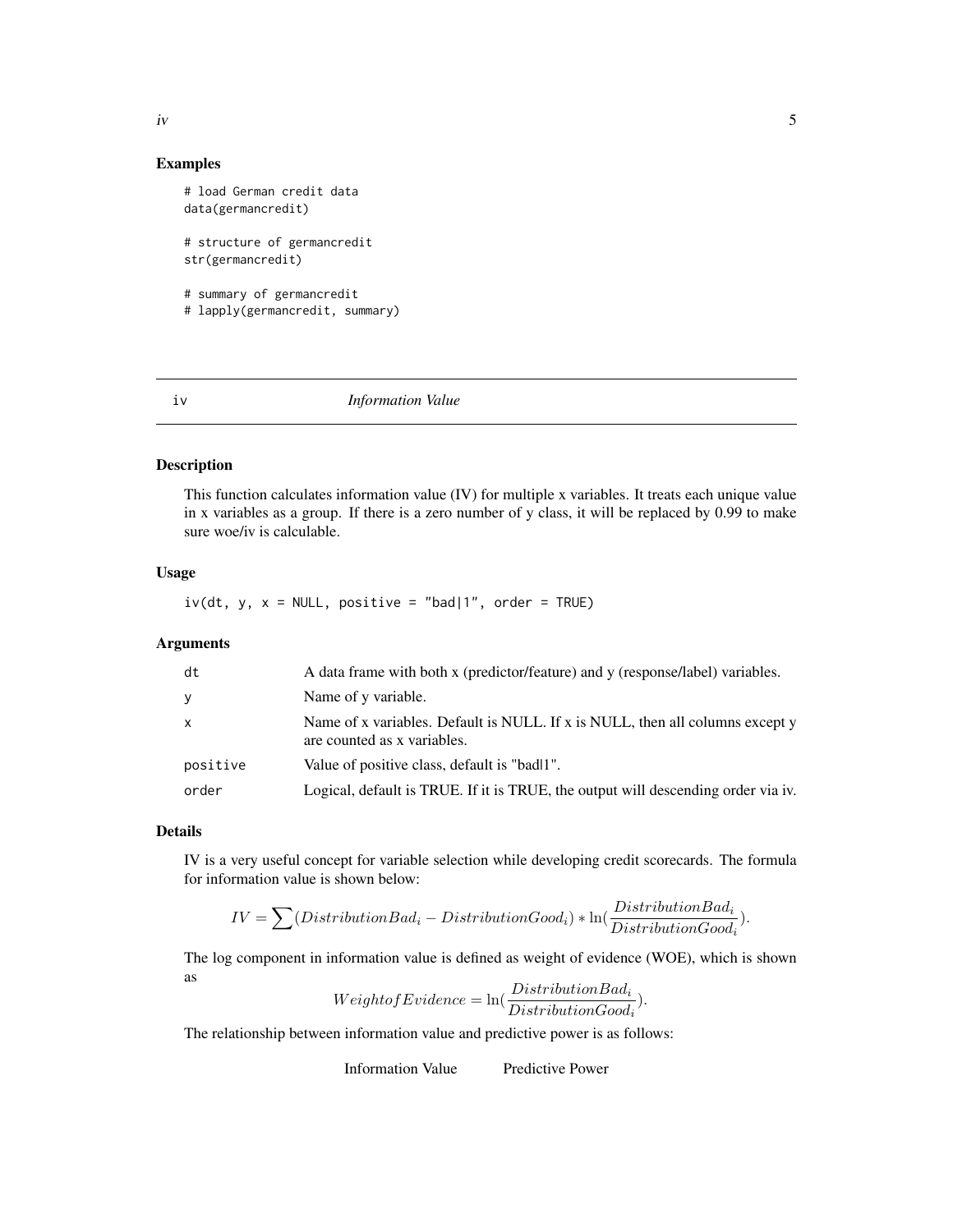| < 0.02                | useless for prediction |
|-----------------------|------------------------|
| $0.02$ to $0.1$       | Weak predictor         |
| $0.1 \text{ to } 0.3$ | Medium predictor       |
| > 0.3                 | Strong predictor       |

## <span id="page-5-0"></span>Value

A data frame with columns for variable and info\_value

## Examples

```
# Load German credit data
data(germancredit)
# information values
info_value = iv(germancredit, y = "creditability")str(info_value)
```
one\_hot *One Hot Encoding*

## Description

One-hot encoding on categorical variables and replace missing values. It is not needed when creating a standard scorecard model, but required in models that without doing woe transformation.

## Usage

```
one_hot(dt, var_skip = NULL, var_encode = NULL, nacol_rm = FALSE,
  replace_na = NULL)
```
## Arguments

| dt         | A data frame.                                                                                                                                                                                                           |
|------------|-------------------------------------------------------------------------------------------------------------------------------------------------------------------------------------------------------------------------|
| var_skip   | Name of categorical variables that will skip for one-hot encoding. Default is<br>NULL.                                                                                                                                  |
| var_encode | Name of categorical variables to be one-hot encoded, default is NULL. If it is<br>NULL, then all categorical variables except in var_skip are counted.                                                                  |
| nacol      | Logical. One-hot encoding on categorical variable contains missing values,<br>whether to remove the column generated to indicate the presence of NAs. De-<br>fault is FALSE.                                            |
| replace_na | Replace missing values with a specified value such as -1, or the mean/median<br>value for numeric variable and mode value for categorical variable. Default is<br>NULL, which means no missing values will be replaced. |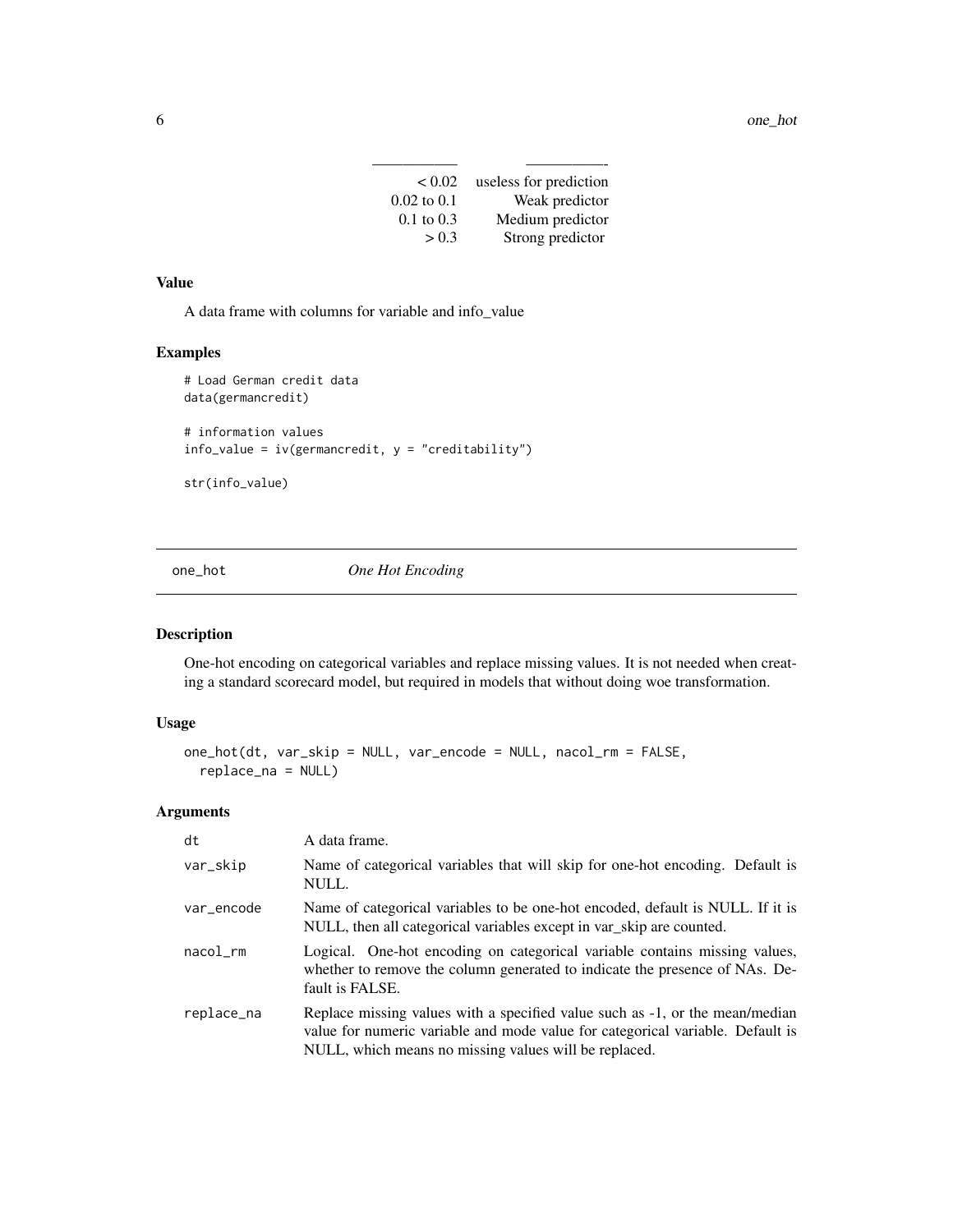<span id="page-6-0"></span>perf\_eva 7

## Value

A data frame

## Examples

```
# load germancredit data
data(germancredit)
library(data.table)
dat = rbind(germancredit[, c(sample(20,3),21)],
 data.table(creditability=sample(c("good","bad"),10,replace=TRUE)),
 fill=TRUE)
# one hot encoding
## keep na columns from categorical variable
dat_onehot1 = one_hot(dat, var_skip = 'creditability', nacol_rm = FALSE) # default
str(dat_onehot1)
## remove na columns from categorical variable
dat_onehot2 = one_hot(dat, var_skip = 'creditability', nacol_rm = TRUE)
str(dat_onehot2)
## one hot and replace NAs
dat\_onehot3 = one\_hot(data, var\_skip = 'creditability', replace\_na = -1)str(dat_onehot3)
# replace missing values only
## replace with -1
dat_{repna1} = one_{hot(data, var_{skip = name}(dat), replace_{na} = -1)## replace with median for numeric, and mode for categorical
dat_repna2 = one_hot(dat, var_skip = names(dat), replace_na = 'median')
## replace with to mean for numeric, and mode for categorical
dat_repna3 = one_hot(dat, var_skip = names(dat), replace_na = 'mean')
```
<span id="page-6-1"></span>perf\_eva *Binomial Metrics*

#### Description

perf\_eva calculates metrics to evaluate the performance of binomial classification model. It can also creates confusion matrix and model performance graphics.

#### Usage

```
perf_eva(pred, label, title = NULL, binomial_metric = c("mse", "rmse",
  "logloss", "r2", "ks", "auc", "gini"), confusion_matrix = TRUE,
```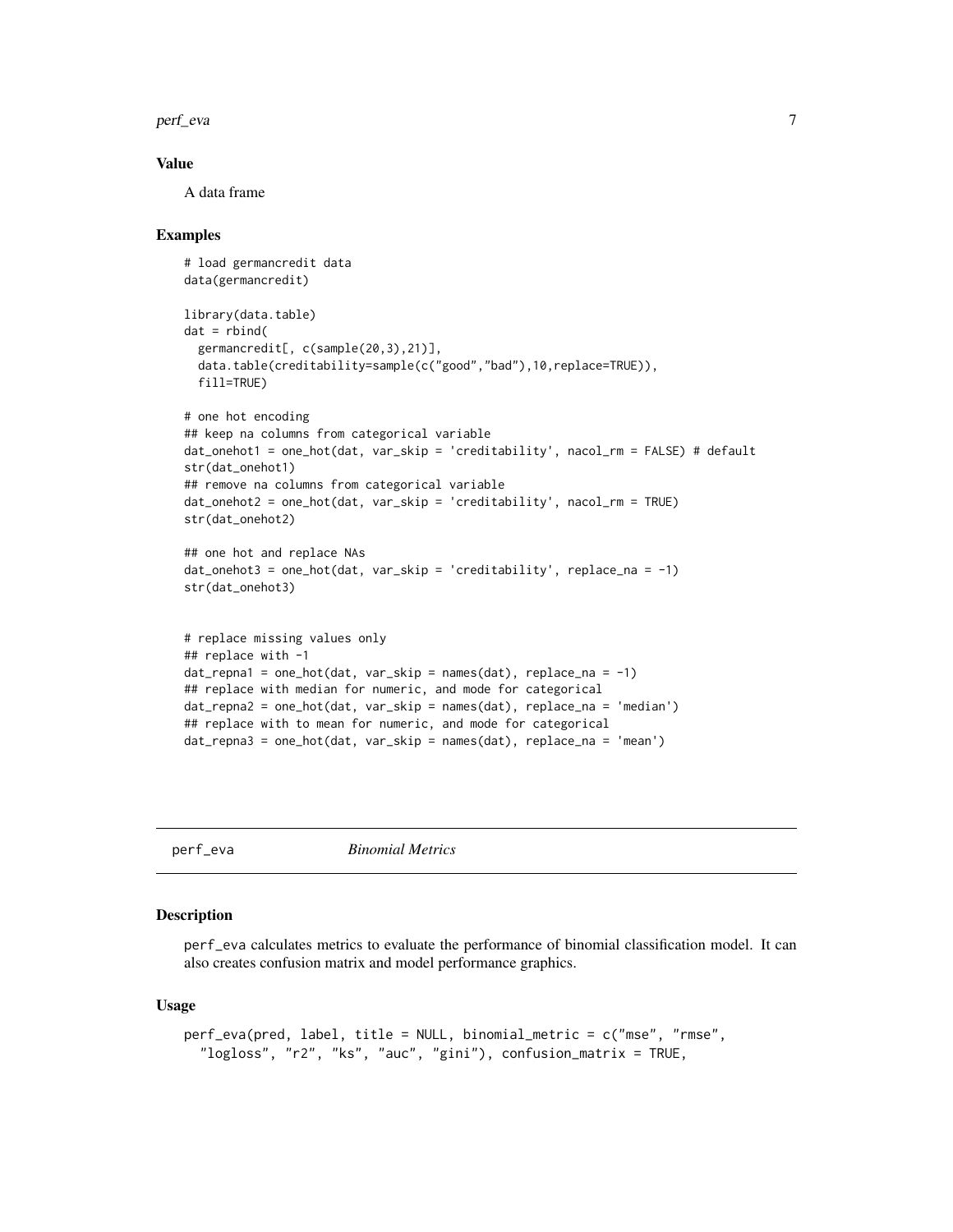```
threshold = NULL, show_plot = c("ks", "roc"), positive = "bad|1",...)
```
#### Arguments

| pred             | A list or vector of predicted probability or score.                                                                  |  |
|------------------|----------------------------------------------------------------------------------------------------------------------|--|
| label            | A list or vector of label values.                                                                                    |  |
| title            | The title of plot. Default is NULL.                                                                                  |  |
| binomial_metric  |                                                                                                                      |  |
|                  | Default is c('mse', 'rmse', 'logloss', 'r2', 'ks', 'auc', 'gini'). If it is NULL, then<br>no metric will calculated. |  |
| confusion_matrix |                                                                                                                      |  |
|                  | Logical, whether to create a confusion matrix. Default is TRUE.                                                      |  |
| threshold        | Confusion matrix threshold. Default is the pred on maximum F1.                                                       |  |
| show_plot        | Default is c('ks', 'roc'). Accepted values including c('ks', 'lift', 'gain', 'roc',<br>'lz', 'pr', 'fl', 'density'). |  |
| positive         | Value of positive class, default is "badl1".                                                                         |  |
| $\cdots$         | Additional parameters.                                                                                               |  |
|                  |                                                                                                                      |  |

## Details

Accuracy = true positive and true negative/total cases

Error rate = false positive and false negative/total cases

TPR, True Positive Rate(Recall or Sensitivity) = true positive/total actual positive

PPV, Positive Predicted Value(Precision) = true positive/total predicted positive

TNR, True Negative Rate(Specificity) = true negative/total actual negative = 1-FPR

NPV, Negative Predicted Value = true negative/total predicted negative

## Value

A list of binomial metric, confusion matrix and graphics

## See Also

[perf\\_psi](#page-9-1)

```
# data preparing ------
# load germancredit data
data("germancredit")
# filter variable via missing rate, iv, identical value rate
dt_f = var_filter(germancredit, "creditability")
# breaking dt into train and test
dt_list = split_df(dt_f, "creditability")
label_list = \text{lapply}(dt_list, function(x) x$creditability)
```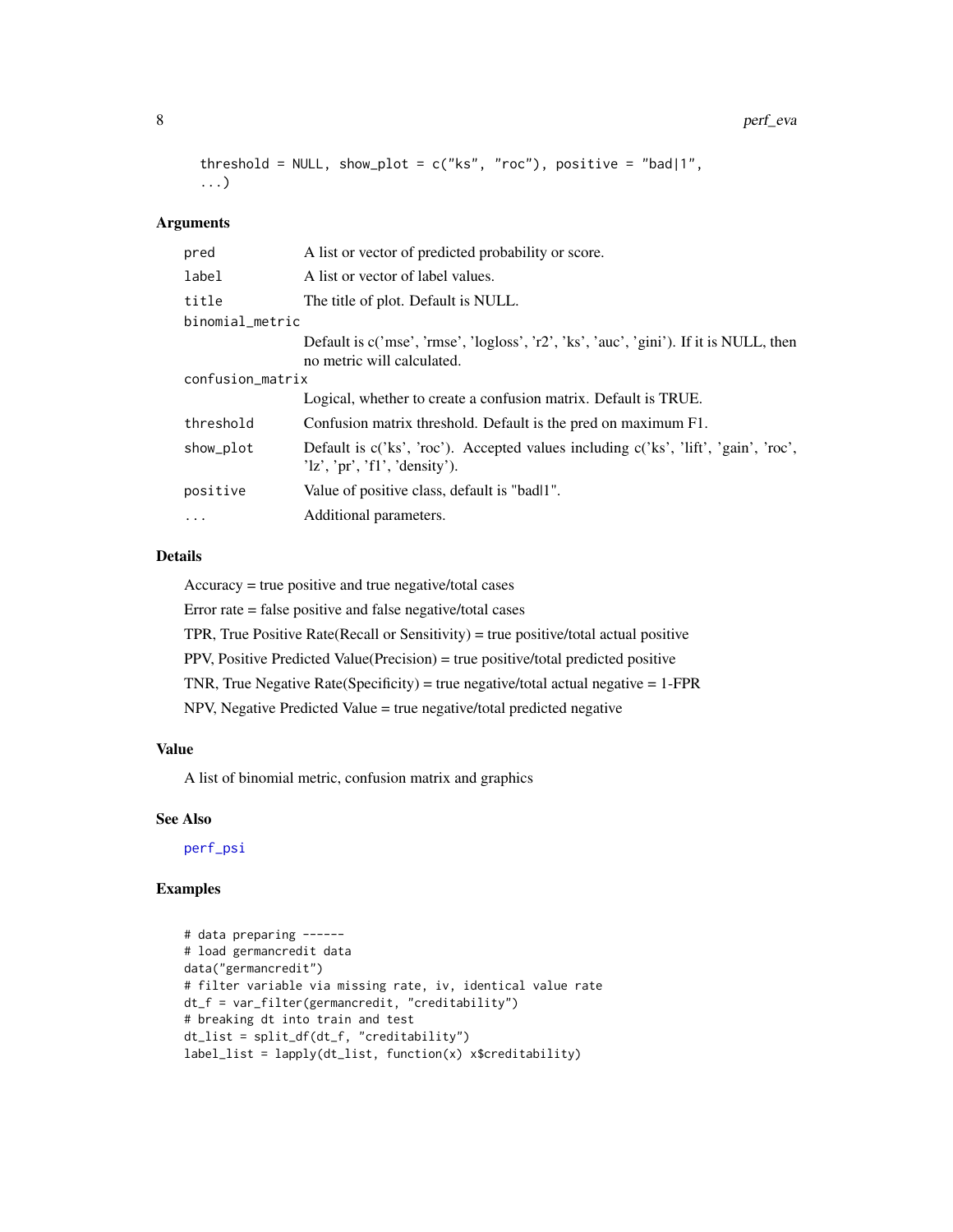#### perf\_eva 9

```
# woe binning ------
bins = woebin(dt_list$train, "creditability")
# converting train and test into woe values
dt_woe_list = lapply(dt_list, function(x) woebin_ply(x, bins))
# glm ------
m1 = glm(creditability ~ ., family = binomial(), data = dt_woe_list$train)# vif(m1, merge_coef = TRUE)
# Select a formula-based model by AIC
m_step = step(m1, direction="both", trace=FALSE)
m2 = eval(m_step$call)
# vif(m2, merge_coef = TRUE)
# predicted proability
pred_list = lapply(dt_woe_list, function(x) predict(m2, type = 'response', x))
# scorecard ------
card = scorecard(bins, m2)
# credit score, only_total_score = TRUE
score_list = lapply(dt_list, function(x) scorecard_ply(x, card))
# credit score, only_total_score = FALSE
score_list2 = lapply(dt_list, function(x) scorecard_ply(x, card, only_total_score=FALSE))
###### perf_eva examples ######
# Example I, one datset
## predicted p1
perf_eva(pred = pred_list$train, label=dt_list$train$creditability, title = 'train')
## predicted score
# perf_eva(pred = score_list$train, label=dt_list$train$creditability, title = 'train')
# Example II, multiple datsets
## predicted p1
perf_eva(pred = pred_list, label = label_list)
## predicted score
# perf_eva(score_list, label_list)
###### perf_psi examples ######
# Example I # only total psi
psi1 = perf_psi(score = score_list, label = label_list)
psi1$psi # psi data frame
psi1$pic # pic of score distribution
# Example II # both total and variable psi
psi2 = perf_psi(score = score_list, label = label_list)
# psi2$psi # psi data frame
# psi2$pic # pic of score distribution
```
###### gains\_table examples ######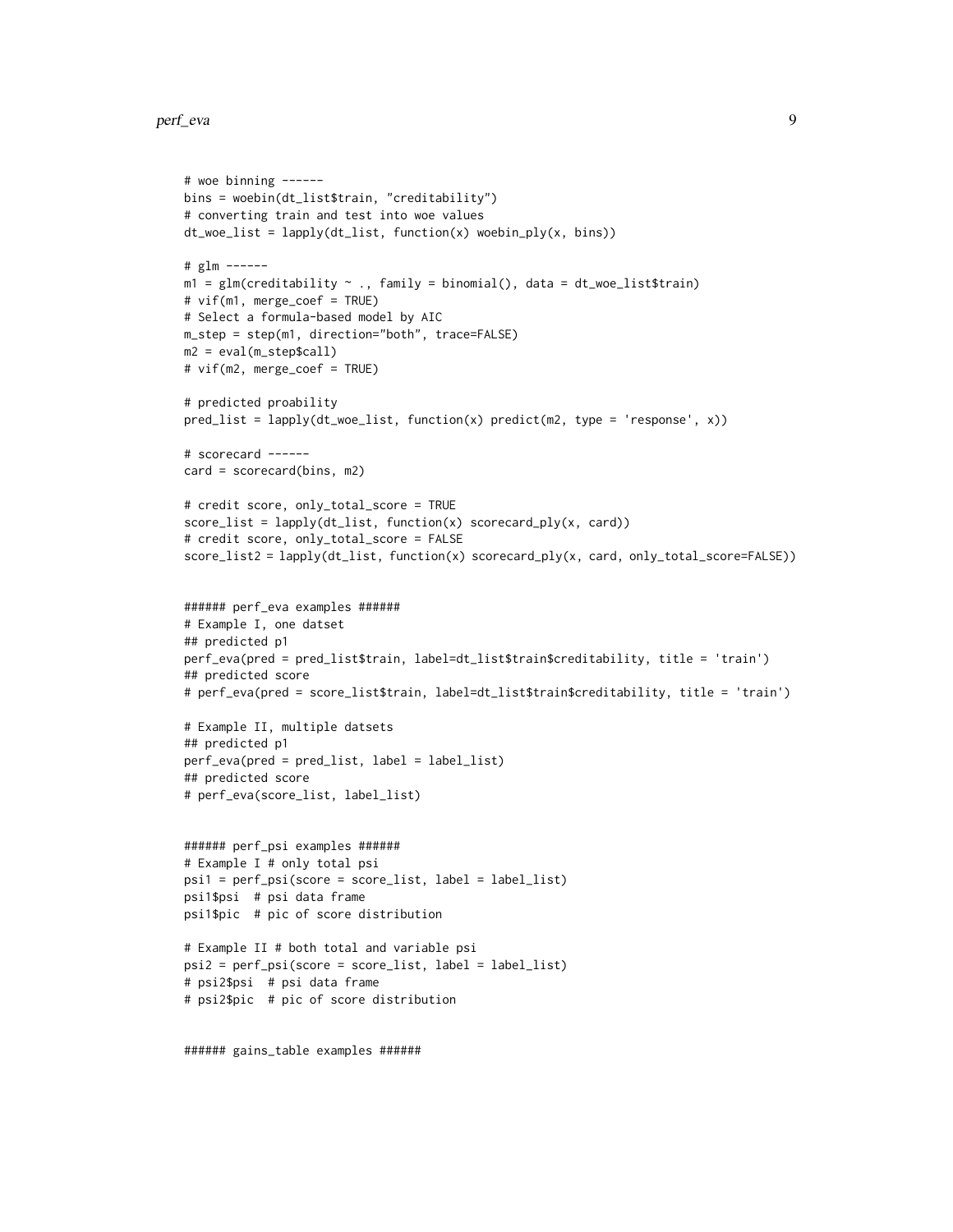```
# Example I, input score and label can be a list or a vector
g1 = gains_table(score = score_list$train, label = label_list$train)
g2 = gains_table(score = score_list, label = label_list)
# Example II, specify the bins number and type
g3 = gains_table(score = score_list, label = label_list, bin_num = 20)
g4 = gains_table(score = score_list, label = label_list, bin_type = 'width')
```
<span id="page-9-1"></span>

| perf_psi | PSI |
|----------|-----|
|          |     |

#### Description

perf\_psi calculates population stability index (PSI) for both total credit score and variables. It can also creates graphics to display score distribution and bad rate trends.

#### Usage

```
perf_psi(score, label = NULL, title = NULL, show_plot = TRUE,
  positive = "bad|1", threshold_variable = 20, var_skip = NULL, \ldots)
```
#### Arguments

| score              | A list of credit score for actual and expected data samples. For example, score<br>$=$ list(actual = scoreA, expect = scoreE).                                                |
|--------------------|-------------------------------------------------------------------------------------------------------------------------------------------------------------------------------|
| label              | A list of label value for actual and expected data samples. For example, label =<br>$list(actual = labelA, expect = labelE)$ . Default is NULL.                               |
| title              | Title of plot, default is NULL.                                                                                                                                               |
| show_plot          | Logical. Default is TRUE.                                                                                                                                                     |
| positive           | Value of positive class, default is "badl1".                                                                                                                                  |
| threshold_variable |                                                                                                                                                                               |
|                    | Integer. Default is 20. If the number of unique values > threshold_variable,<br>the provided score will be counted as total credit score, otherwise, it is variable<br>score. |
| var_skip           | Name of variables that are not score, such as id column. It should be the same<br>with the var_kp in scorecard_ply function. Default is NULL.                                 |
| .                  | Additional parameters.                                                                                                                                                        |

## Details

The population stability index (PSI) formula is displayed below:

$$
PSI = \sum ((Actual\% - Expected\%) * (\ln(\frac{Actual\%}{Expected\%)}))).
$$

The rule of thumb for the PSI is as follows: Less than 0.1 inference insignificant change, no action required; 0.1 - 0.25 inference some minor change, check other scorecard monitoring metrics; Greater than 0.25 inference major shift in population, need to delve deeper.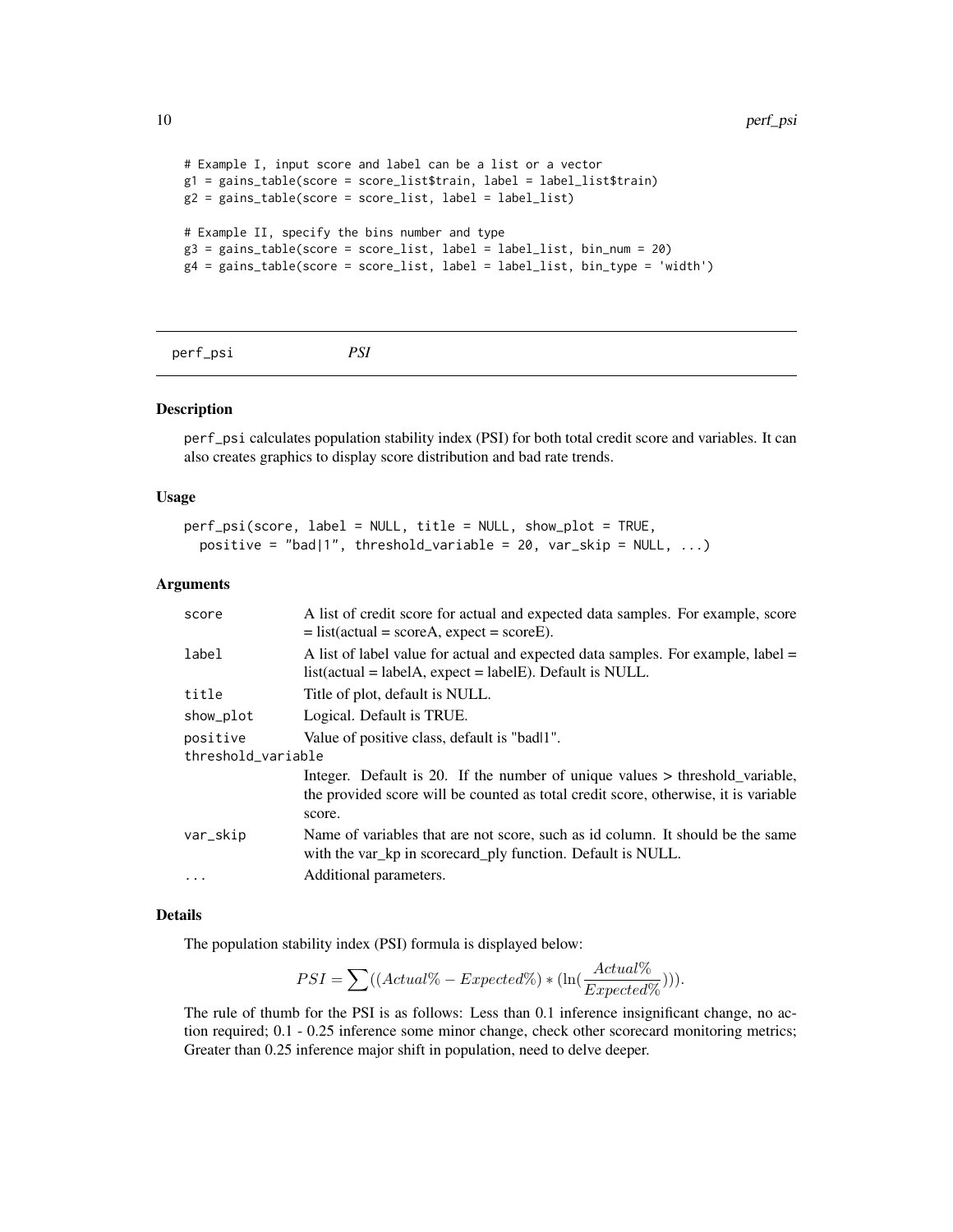#### <span id="page-10-0"></span>perf\_psi 11

## Value

A data frame of psi and graphics of credit score distribution

#### See Also

[perf\\_eva](#page-6-1) [gains\\_table](#page-1-1)

```
# data preparing ------
# load germancredit data
data("germancredit")
# filter variable via missing rate, iv, identical value rate
dt_f = var_filter(germancredit, "creditability")
# breaking dt into train and test
dt_list = split_df(dt_f, "creditability")
label_list = \text{lapply}(dt_list, function(x) x$creditability)# woe binning ------
bins = woebin(dt_list$train, "creditability")
# converting train and test into woe values
dt<sub>_woe_list</sub> = lapply(dt<sub>_list</sub>, function(x) woebin_ply(x, bins))
# glm ------
m1 = g1m(creditability \sim ., family = binomial(), data = dt_woe_list$train)# vif(m1, merge_coef = TRUE)
# Select a formula-based model by AIC
m_step = step(m1, direction="both", trace=FALSE)
m2 = eval(m_step$call)
# vif(m2, merge_coef = TRUE)
# predicted proability
pred\_list = \text{lapply}(dt\_wo\_list, function(x) predict(m2, type = 'response', x))# scorecard ------
card = scorecard(bins, m2)
# credit score, only_total_score = TRUE
score_list = \text{lapply}(dt_list, function(x) scored.py(x, card))# credit score, only_total_score = FALSE
score_list2 = lapply(dt_list, function(x) scorecard_ply(x, card, only_total_score=FALSE))
###### perf_eva examples ######
# Example I, one datset
## predicted p1
perf_eva(pred = pred_list$train, label=dt_list$train$creditability, title = 'train')
## predicted score
# perf_eva(pred = score_list$train, label=dt_list$train$creditability, title = 'train')
# Example II, multiple datsets
```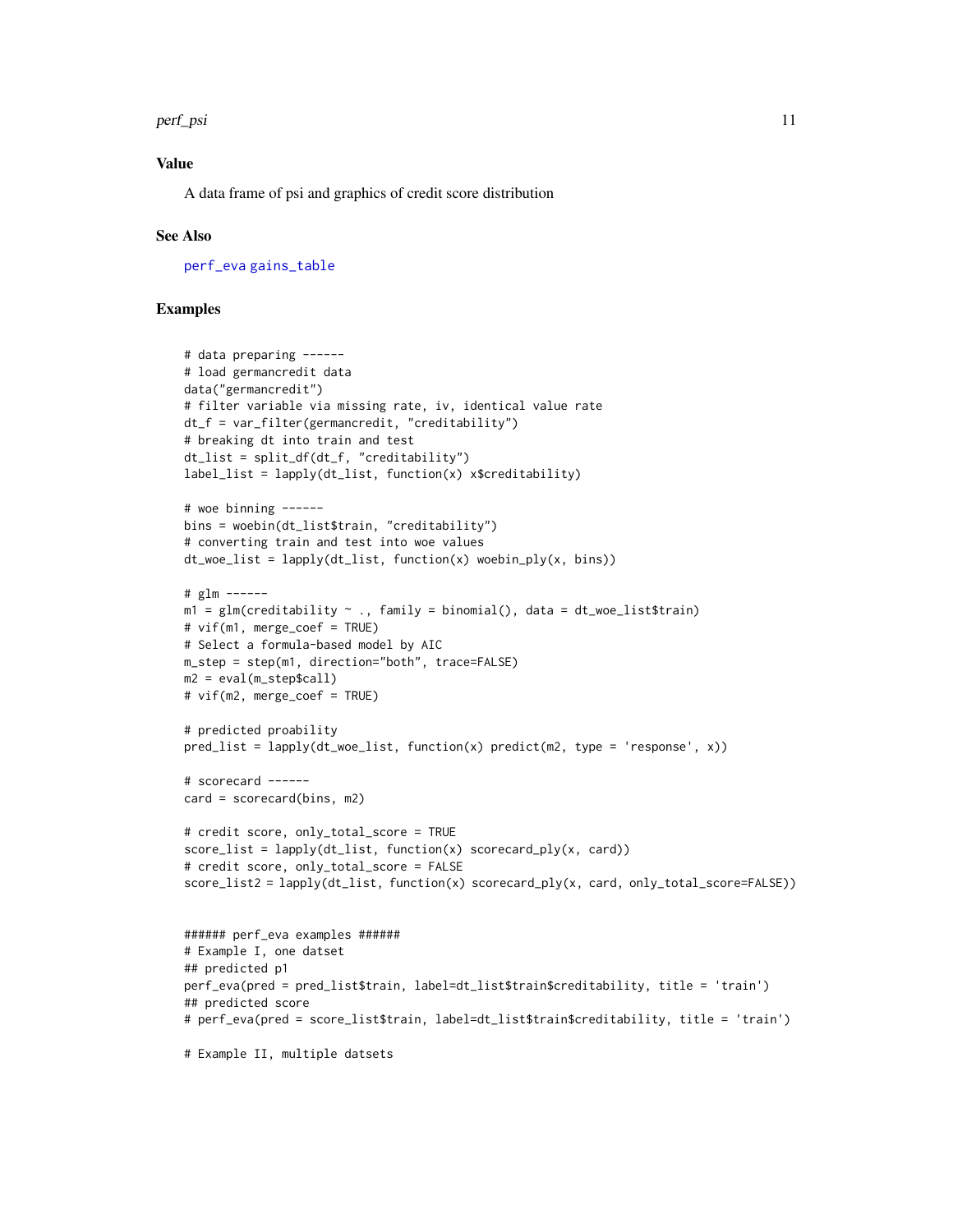```
## predicted p1
perf_eva(pred = pred_list, label = label_list)
## predicted score
# perf_eva(score_list, label_list)
###### perf_psi examples ######
# Example I # only total psi
psi1 = perf_psi(score = score_list, label = label_list)
psi1$psi # psi data frame
psi1$pic # pic of score distribution
# modify colors
# perf_psi(score = score_list, label = label_list,
           # line_color='#FC8D59', bar_color=c('#FFFFBF', '#99D594'))
# Example II # both total and variable psi
psi2 = perf_psi(score = score_list, label = label_list)
# psi2$psi # psi data frame
# psi2$pic # pic of score distribution
###### gains_table examples ######
# Example I, input score and label can be a list or a vector
g1 = gains_table(score = score_list$train, label = label_list$train)
g2 = gains_table(score = score_list, label = label_list)
# Example II, specify the bins number and type
g3 = gains_table(score = score_list, label = label_list, bin_num = 20)
g4 = gains_table(score = score_list, label = label_list, bin_type = 'width')
```
report *Scorecard Modeling Report*

#### Description

report creates a scorecard modeling report and save it as a xlsx file.

#### Usage

```
report(dt, y, x, breaks_list, special_values = NULL, seed = 618,
  save_report = "report", positive = "bad|1", ...)
```
#### Arguments

dt A data frame or a list of data frames that have both x (predictor/feature) and y (response/label) variables. If there are multiple data frames are provided, only the first data frame would be used for training, and the others would be used for testing/validation.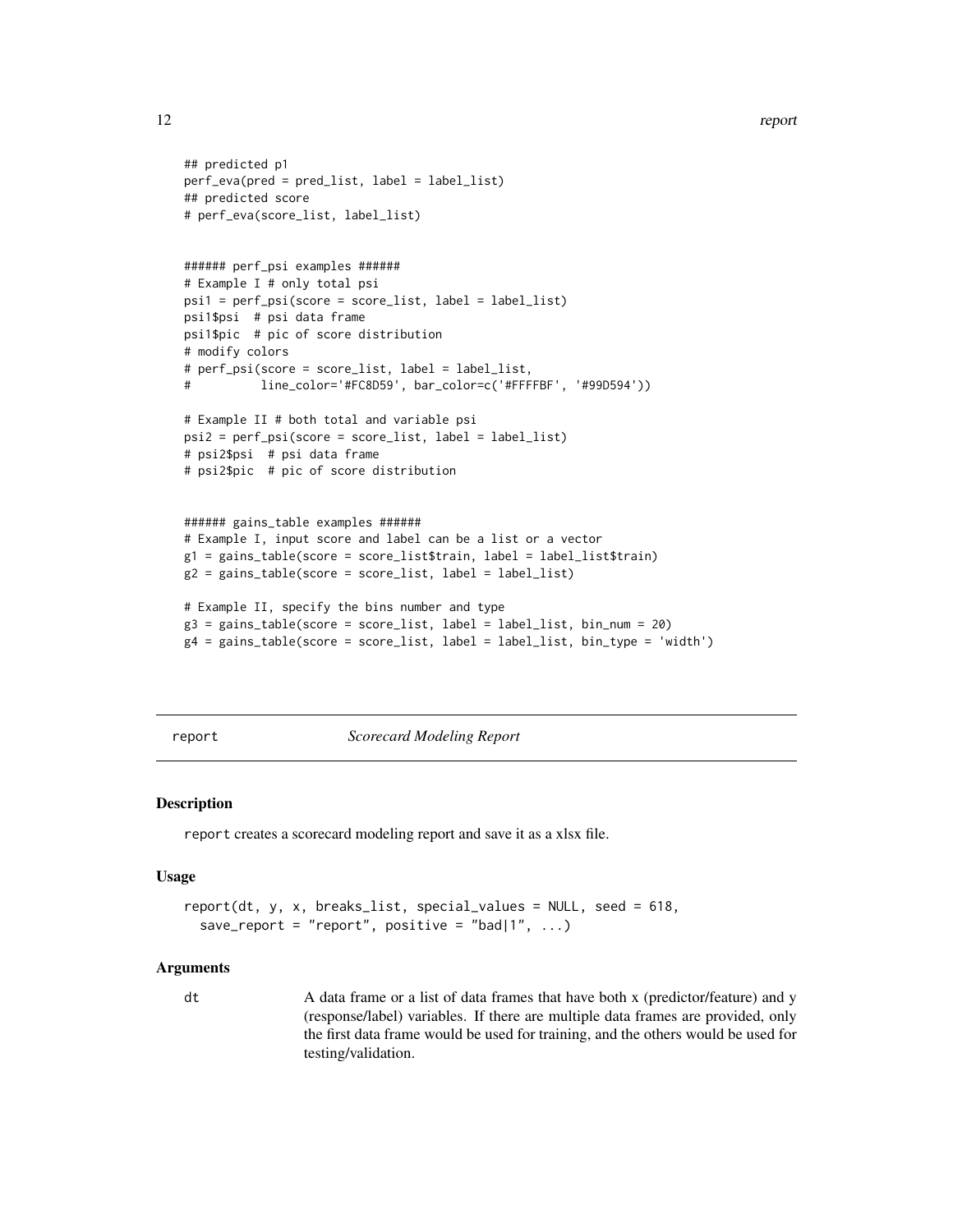report to the contract of the contract of the contract of the contract of the contract of the contract of the contract of the contract of the contract of the contract of the contract of the contract of the contract of the

| y            | Name of y variable.                                                                                                   |
|--------------|-----------------------------------------------------------------------------------------------------------------------|
| $\mathsf{x}$ | Name of x variables. Default is NULL. If x is NULL, then all columns except y<br>are counted as x variables.          |
| breaks_list  | A list of break points. It can be extracted from words and words and it in the<br>argument save breaks list.          |
|              | special values The values specified in special values will be in separate bins. Default is NULL.                      |
| seed         | A random seed to split input data frame. Default is 618. If it is NULL, input dt<br>will not split into two datasets. |
| save_report  | The name of xlsx file where the report is to be saved. Default is 'report'.                                           |
| positive     | Value of positive class, default "badl1".                                                                             |
| .            | Additional paramters.                                                                                                 |

```
## Not run:
data("germancredit")
y = 'creditability'
x = c("status.of.existing.checking.account",
  "duration.in.month",
  "credit.history",
  "purpose",
  "credit.amount",
  "savings.account.and.bonds",
  "present.employment.since",
  "installment.rate.in.percentage.of.disposable.income",
  "personal.status.and.sex",
  "property",
  "age.in.years",
  "other.installment.plans",
  "housing"
)
special_values=NULL
breaks_list=list(
 status.of.existing.checking.account=c("... < 0 DM%,%0 <= ... < 200 DM",
   "... >= 200 DM / salary assignments for at least 1 year", "no checking account"),
 duration.in.month=c(8, 16, 34, 44),
 credit.history=c(
  "no credits taken/ all credits paid back duly%,%all credits at this bank paid back duly",
   "existing credits paid back duly till now", "delay in paying off in the past",
   "critical account/ other credits existing (not at this bank)"),
 purpose=c("retraining%,%car (used)", "radio/television",
   "furniture/equipment%,%domestic appliances%,%business%,%repairs",
   "car (new)%,%others%,%education"),
 credit.amount=c(1400, 1800, 4000, 9200),
 savings.account.and.bonds=c("... < 100 DM", "100 <= ... < 500 DM",
   "500 \le ... \le 1000 \text{ DM\%}, \%... \ge 1000 \text{ DM\%}, \%unknown/ no savings account"),
 present.employment.since=c("unemployed%,%... < 1 year", "1 <= ... < 4 years",
```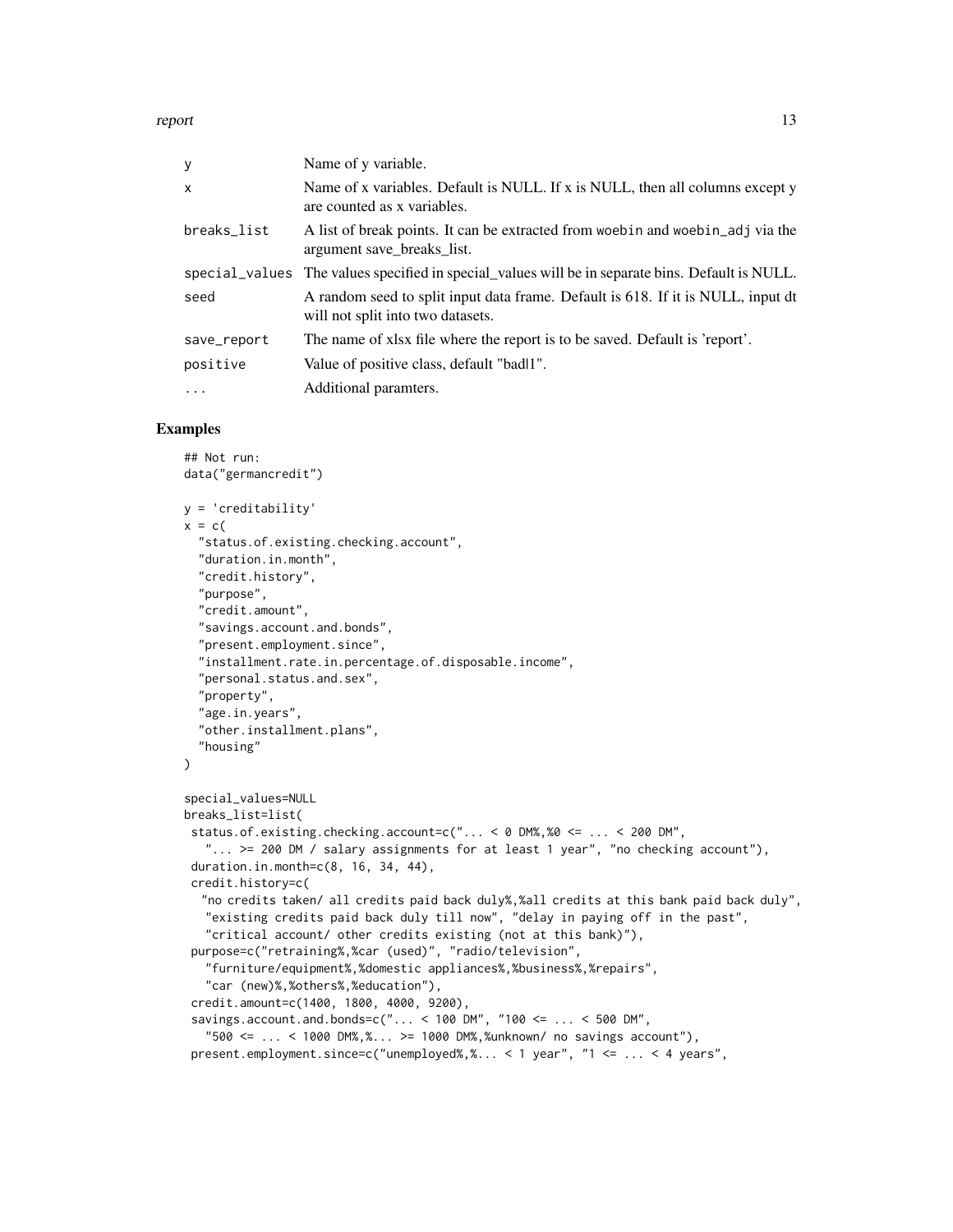```
"4 \leq ... \leq 7 years", "... >= 7 years"),
 installment.rate.in.percentage.of.disposable.income=c(2, 3),
 personal.status.and.sex=c("female : divorced/separated/married", "male : single",
   "male : married/widowed"),
 property=c("real estate", "building society savings agreement/ life insurance",
   "car or other, not in attribute Savings account/bonds", "unknown / no property"),
 age.in.years=c(26, 28, 35, 37),
 other.installment.plans=c("bank%,%stores", "none"),
 housing=c("rent", "own", "for free")
)
# Example I
# input dt is a data frame
# split input data frame into two
report(germancredit, y, x, breaks_list, special_values, seed=618, save_report='report1',
 show_plot = c('ks', 'lift', 'gain', 'roc', 'lz', 'pr', 'f1', 'density'))
# donot split input data
report(germancredit, y, x, breaks_list, special_values, seed=NULL, save_report='report2')
# Example II
# input dt is a list
# only one dataset
report(list(dt=germancredit), y, x,
 breaks_list, special_values, seed=NULL, save_report='report3')
# multiple datasets
report(list(dt1=germancredit[sample(1000,500)],
            dt2=germancredit[sample(1000,500)]), y, x,
breaks_list, special_values, seed=NULL, save_report='report4')
# multiple datasets
report(list(dt1=germancredit[sample(1000,500)],
            dt2=germancredit[sample(1000,500)],
            dt3=germancredit[sample(1000,500)]), y, x,
breaks_list, special_values, seed=NULL, save_report='report5')
```
## End(Not run)

<span id="page-13-1"></span>scorecard *Creating a Scorecard*

#### Description

scorecard creates a scorecard based on the results from woebin and glm.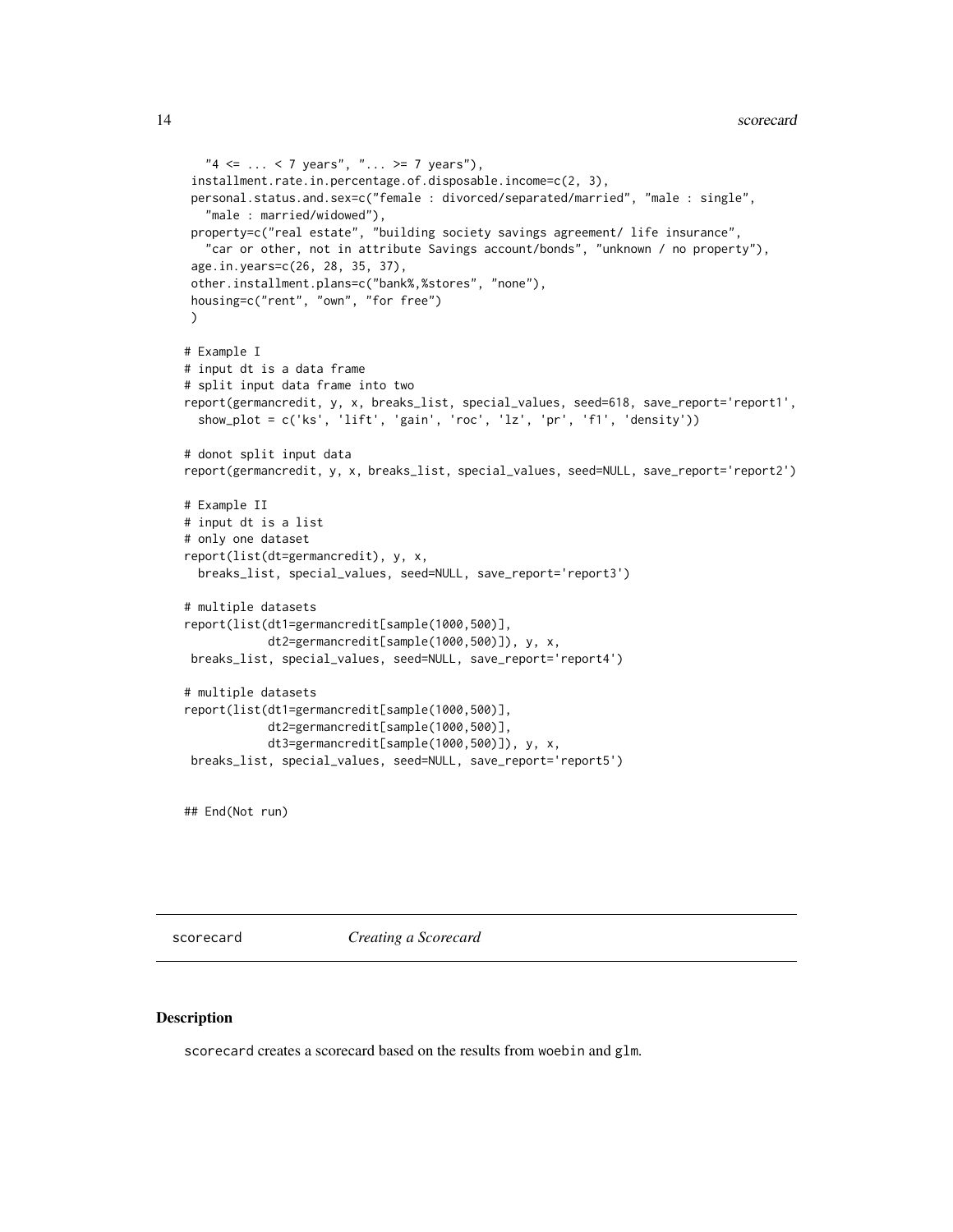#### <span id="page-14-0"></span>scorecard and the set of the set of the set of the set of the set of the set of the set of the set of the set of the set of the set of the set of the set of the set of the set of the set of the set of the set of the set of

## Usage

```
scorecard(bins, model, points0 = 600, odds0 = 1/19, pdo = 50,
 basepoints_eq0 = FALSE)
```
#### Arguments

| bins    | Binning information generated from woebin function.                                                                  |
|---------|----------------------------------------------------------------------------------------------------------------------|
| model   | A glm model object.                                                                                                  |
| points0 | Target points, default 600.                                                                                          |
| odds0   | Target odds, default $1/19$ . Odds = $p/(1-p)$ .                                                                     |
| pdo     | Points to Double the Odds, default 50.                                                                               |
|         | basepoints_eq0 Logical, default is FALSE. If it is TRUE, the basepoints will equally distribute<br>to each variable. |

## Value

A scorecard data frame

#### See Also

[scorecard2](#page-15-1) [scorecard\\_ply](#page-17-1)

```
# load germancredit data
data("germancredit")
# filter variable via missing rate, iv, identical value rate
dt_sel = var_filter(germancredit, "creditability")
# woe binning ------
bins = woebin(dt_sel, "creditability")
dt_woe = woebin_ply(dt_sel, bins)
# glm ------
m = glm(creditability \sim ., family = binomial(), data = dt_moe)# summary(m)
# Select a formula-based model by AIC
m_step = step(m, direction="both", trace=FALSE)
m = eval(m_step$call)
# summary(m)
# predicted proability
# dt_pred = predict(m, type='response', dt_woe)
# performace
# ks & roc plot
```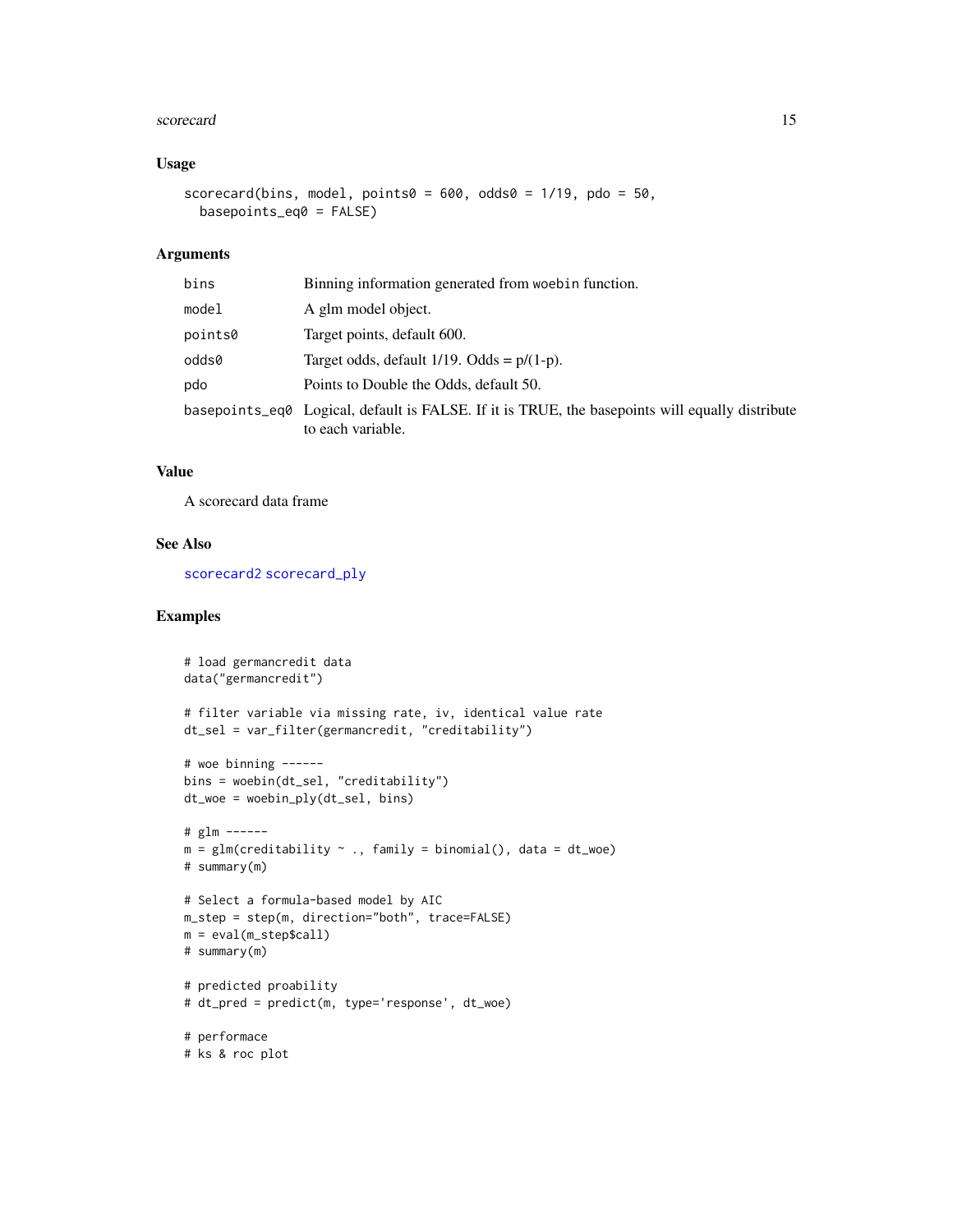```
# perf_eva(dt_woe$creditability, dt_pred)
# scorecard
# Example I # creat a scorecard
card = scorecard(bins, m)
card2 = scorecard2(bins=bins, dt=germancredit, y='creditability',
  x=c("status.of.existing.checking.account", "duration.in.month", "credit.history",
   "purpose", "credit.amount", "savings.account.and.bonds",
   "present.employment.since", "installment.rate.in.percentage.of.disposable.income",
   "personal.status.and.sex", "other.debtors.or.guarantors", "property",
   "age.in.years", "other.installment.plans", "housing"))
# credit score
# Example I # only total score
score1 = scorecard_ply(germancredit, card)
# Example II # credit score for both total and each variable
score2 = scorecard_ply(germancredit, card, only_total_score = F)
```
<span id="page-15-1"></span>

```
scorecard2 Creating a Scorecard
```
#### Description

scorecard2 creates a scorecard based on the results from woebin. It has the same function with scorecard, but without model object input.

#### Usage

```
scorecard2(bins, dt, y, x = NULL, points0 = 600, odds0 = 1/19,
 pdo = 50, basepoints_eq0 = FALSE, positive = "bad|1", ...)
```
#### Arguments

| bins         | Binning information generated from woebin function.                                                                 |
|--------------|---------------------------------------------------------------------------------------------------------------------|
| dt           | A data frame with both x (predictor/feature) and y (response/label) variables.                                      |
| y            | Name of y variable.                                                                                                 |
| $\mathsf{x}$ | Name of x variables. If it is NULL, then all variables in bins are used. Default<br>is NULL.                        |
| points0      | Target points, default 600.                                                                                         |
| odds0        | Target odds, default $1/19$ . Odds = $p/(1-p)$ .                                                                    |
| pdo          | Points to Double the Odds, default 50.                                                                              |
|              | basepoints eq Logical, default is FALSE. If it is TRUE, the basepoints will equally distribute<br>to each variable. |
| positive     | Value of positive class, default "badl1".                                                                           |
| $\cdots$     | Additional parameters.                                                                                              |

<span id="page-15-0"></span>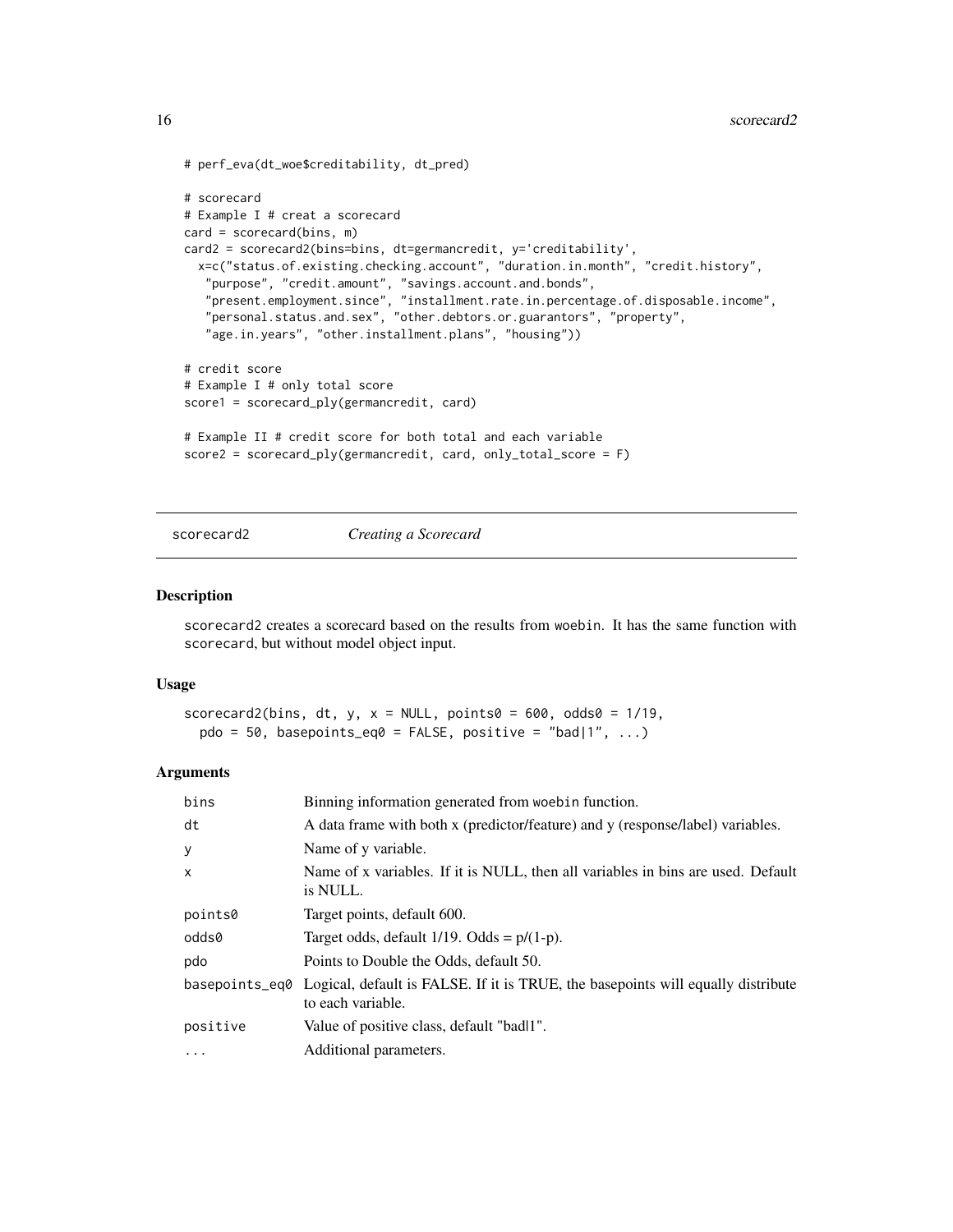#### <span id="page-16-0"></span>scorecard2 17

## Value

A scorecard data frame

## See Also

[scorecard](#page-13-1) [scorecard\\_ply](#page-17-1)

```
# load germancredit data
data("germancredit")
# filter variable via missing rate, iv, identical value rate
dt_sel = var_filter(germancredit, "creditability")
# woe binning ------
bins = woebin(dt_sel, "creditability")
dt_woe = woebin_ply(dt_sel, bins)
# glm ------
m = glm(creditability \sim ., family = binomial(), data = dt_woe)# summary(m)
# Select a formula-based model by AIC
m_step = step(m, direction="both", trace=FALSE)
m = eval(m_step$call)
# summary(m)
# predicted proability
# dt_pred = predict(m, type='response', dt_woe)
# performace
# ks & roc plot
# perf_eva(dt_woe$creditability, dt_pred)
# scorecard
# Example I # creat a scorecard
card = scorecard(bins, m)
card2 = scorecard2(bins=bins, dt=germancredit, y='creditability',
  x=c("status.of.existing.checking.account", "duration.in.month", "credit.history",
   "purpose", "credit.amount", "savings.account.and.bonds",
   "present.employment.since", "installment.rate.in.percentage.of.disposable.income",
   "personal.status.and.sex", "other.debtors.or.guarantors", "property",
   "age.in.years", "other.installment.plans", "housing"))
# credit score
# Example I # only total score
score1 = scorecard_ply(germancredit, card)
# Example II # credit score for both total and each variable
score2 = scorecard_ply(germancredit, card, only_total_score = F)
```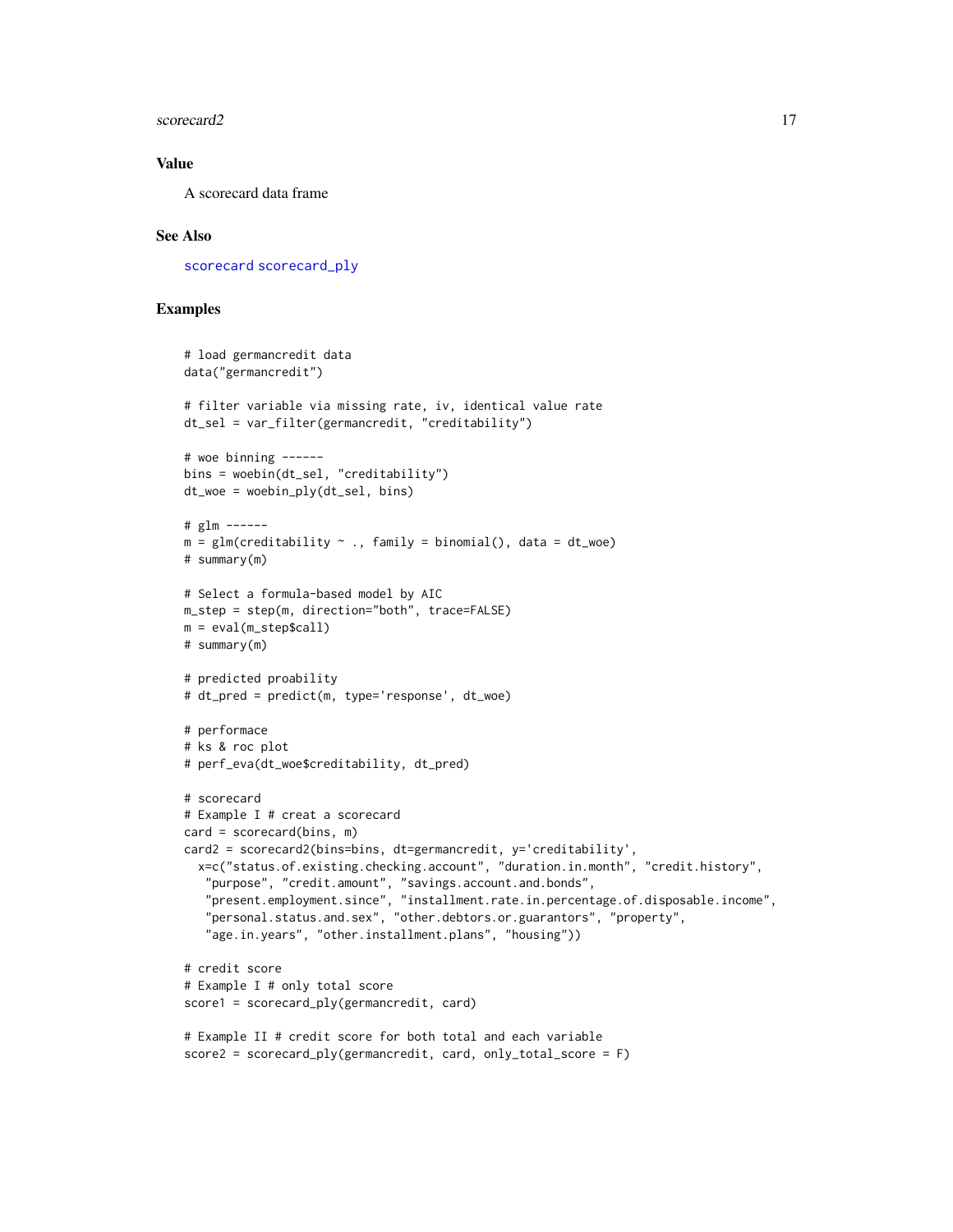<span id="page-17-1"></span><span id="page-17-0"></span>scorecard\_ply *Score Transformation*

## Description

scorecard\_ply calculates credit score using the results from scorecard.

## Usage

```
scorecard_ply(dt, card, only_total_score = TRUE, print_step = 0L,
 replace_blank_na = TRUE, var_kp = NULL)
```
## Arguments

| dt               | A data frame, which is the rriginal dataset for training model.                                                                                                                              |  |
|------------------|----------------------------------------------------------------------------------------------------------------------------------------------------------------------------------------------|--|
| card             | The scorecard generated from the function scorecard.                                                                                                                                         |  |
| only_total_score |                                                                                                                                                                                              |  |
|                  | Logical, default is TRUE. If it is TRUE, then the output includes only total<br>credit score; Otherwise, if it is FALSE, the output includes both total and each<br>variable's credit score. |  |
| print_step       | A non-negative integer. Default is 1. If print_step>0, print variable names by<br>each print_step-th iteration. If print_step=0, no message is print.                                        |  |
| replace_blank_na |                                                                                                                                                                                              |  |
|                  | Logical. Replace blank values with NA. Default is TRUE. This argument should<br>be the same with woebin's.                                                                                   |  |
| var_kp           | Name of force kept variables, such as id column. Default is NULL.                                                                                                                            |  |
|                  |                                                                                                                                                                                              |  |

#### Value

A data frame in score values

## See Also

[scorecard](#page-13-1) [scorecard2](#page-15-1)

## Examples

```
# load germancredit data
data("germancredit")
# filter variable via missing rate, iv, identical value rate
dt_sel = var_filter(germancredit, "creditability")
```
# woe binning ------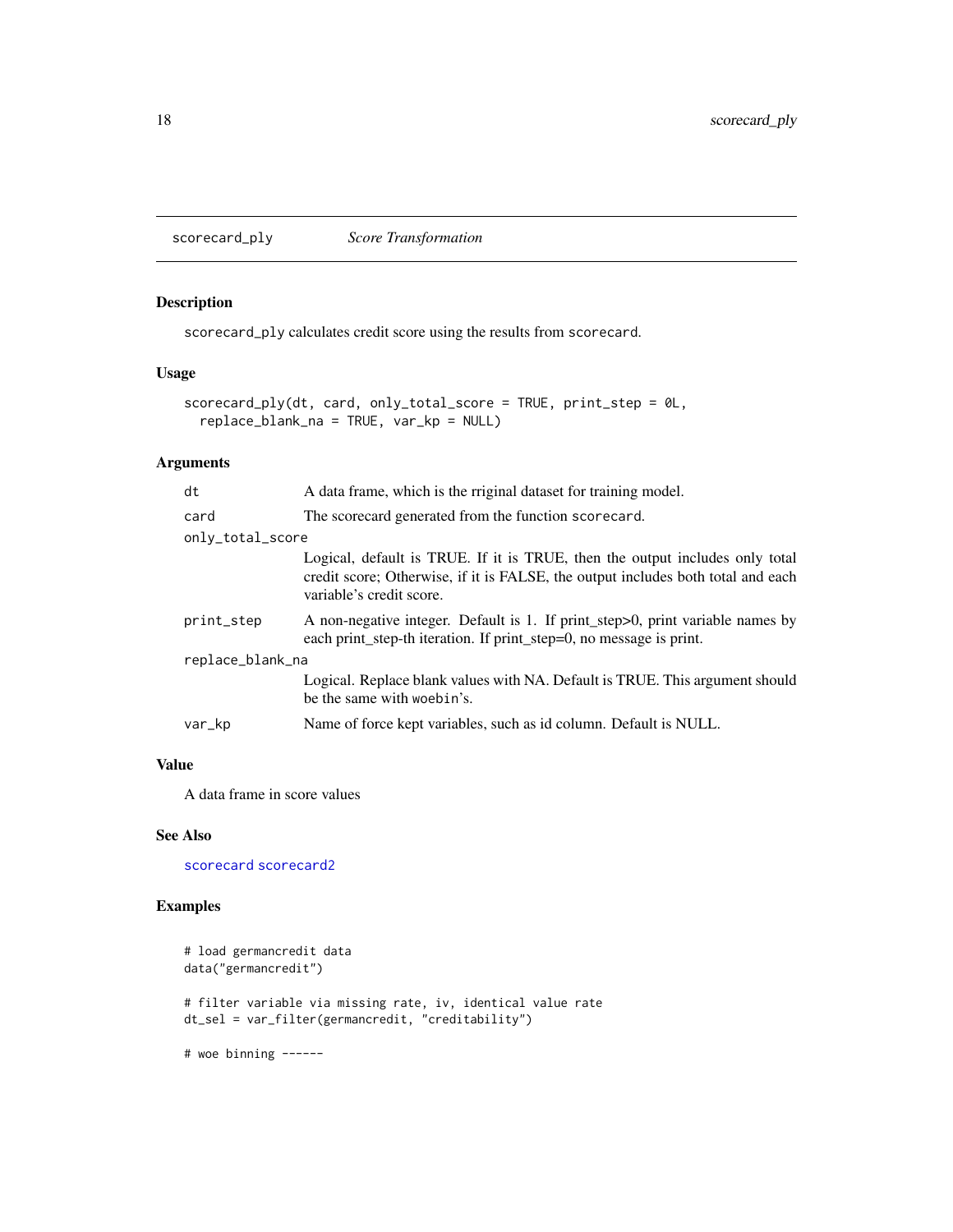#### <span id="page-18-0"></span>split\_df 19

```
bins = woebin(dt_sel, "creditability")
dt_woe = woebin_ply(dt_sel, bins)
# glm ------
m = glm(creditability \sim ., family = binomial(), data = dt_woe)# summary(m)
# Select a formula-based model by AIC
m_step = step(m, direction="both", trace=FALSE)
m = eval(m_step$call)
# summary(m)
# predicted proability
# dt_pred = predict(m, type='response', dt_woe)
# performace
# ks & roc plot
# perf_eva(dt_woe$creditability, dt_pred)
# scorecard
# Example I # creat a scorecard
card = scorecard(bins, m)
card2 = scorecard2(bins=bins, dt=germancredit, y='creditability',
  x=c("status.of.existing.checking.account", "duration.in.month", "credit.history",
   "purpose", "credit.amount", "savings.account.and.bonds",
   "present.employment.since", "installment.rate.in.percentage.of.disposable.income",
   "personal.status.and.sex", "other.debtors.or.guarantors", "property",
   "age.in.years", "other.installment.plans", "housing"))
# credit score
# Example I # only total score
score1 = scorecard_ply(germancredit, card)
# Example II # credit score for both total and each variable
score2 = scorecard_ply(germancredit, card, only_total_score = F)
```
split\_df *Split a dataset*

#### Description

Split a dataset into train and test

#### Usage

 $split_df(dt, y = NULL, ratio = 0.7, seed = 618)$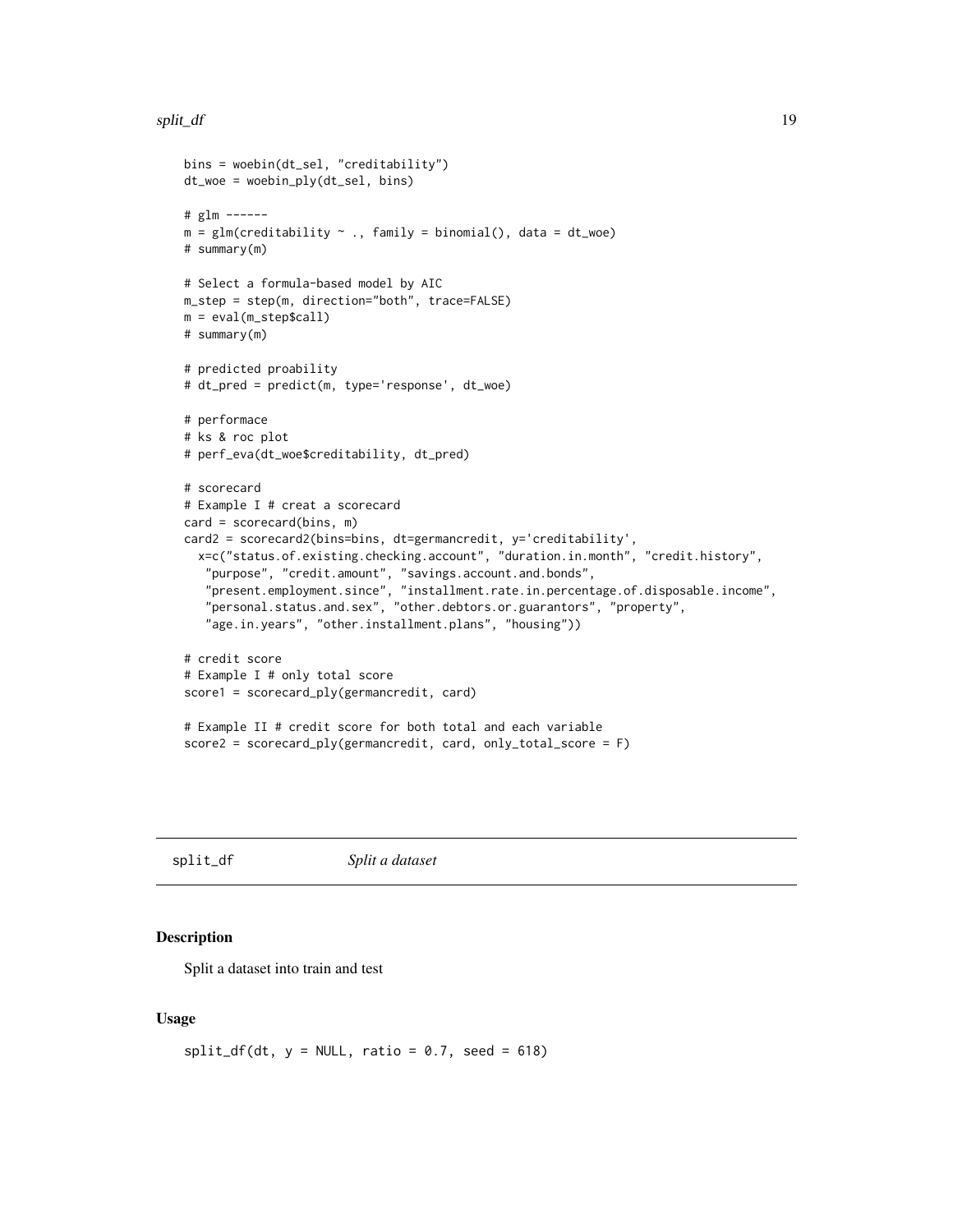#### <span id="page-19-0"></span>Arguments

| dt    | A data frame.                                                                                                      |
|-------|--------------------------------------------------------------------------------------------------------------------|
| У     | Name of y variable, default is NULL. The input data will split based on the<br>predictor y, if it is provide.      |
| ratio | A numeric value, default is 0.7. It indicates the ratio of total rows contained in<br>one split, must less than 1. |
| seed  | A random seed, default is 618.                                                                                     |

## Value

A list of data frames

### Examples

```
# load German credit data
data(germancredit)
# Example I
dt_list = split_df(germancredit, y="creditability")
train = dt\_list[[1]]test = dt\_list[[2]]# dimensions of train and test datasets
lapply(dt_list, dim)
# Example II
dt_list2 = split_df(germancredit, y="creditability", ratio = c(0.5, 0.2))
lapply(dt_list2, dim)
```
var\_filter *Variable Filter*

## Description

This function filter variables base on specified conditions, such as information value, missing rate, identical value rate.

#### Usage

```
var_filter(dt, y, x = NULL, iv_limit = 0.02, missing_limit = 0.95,
  identical_limit = 0.95, var_rm = NULL, var_kp = NULL,
  return_rm_reason = FALSE, positive = "bad|1")
```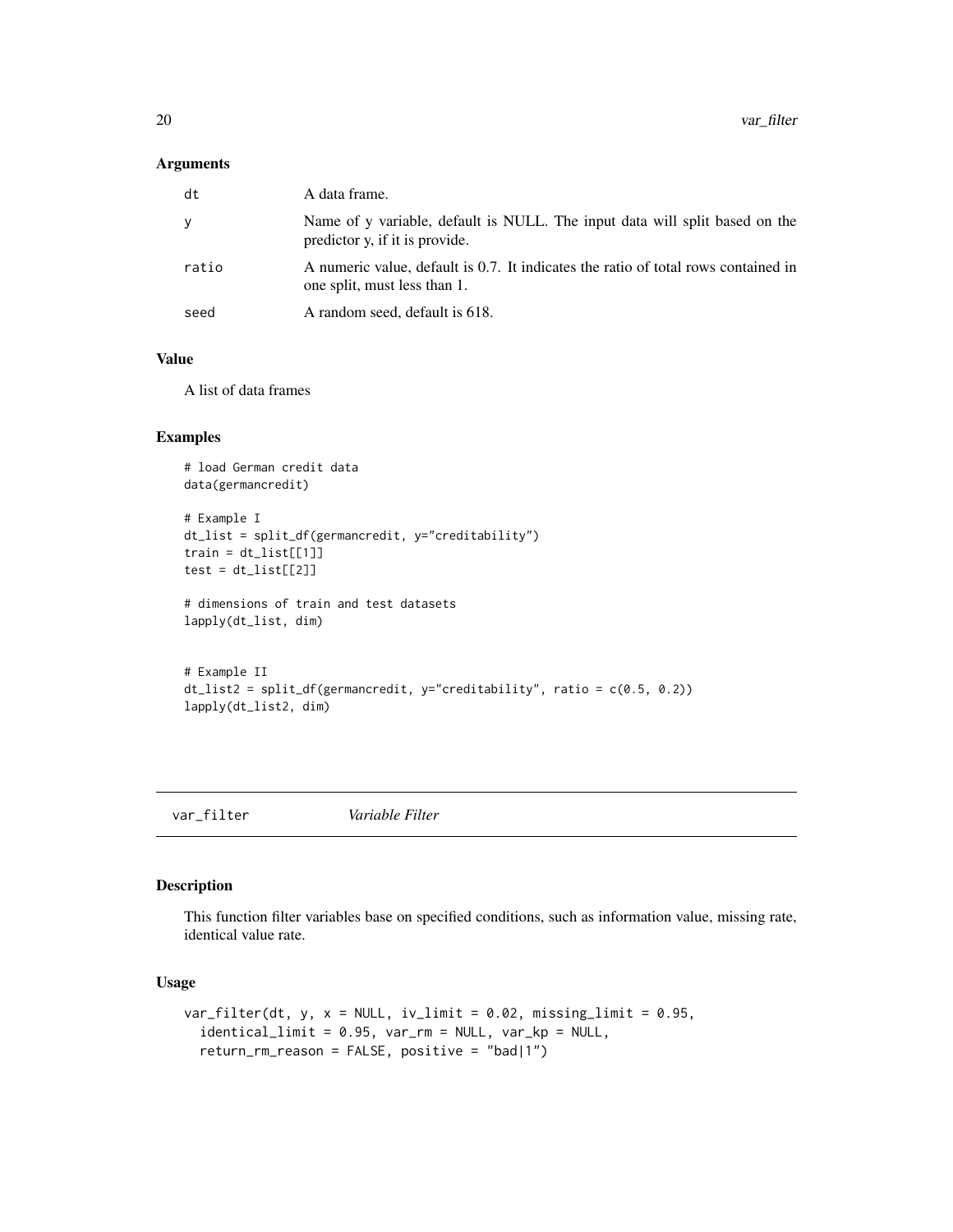#### var\_filter 21

## Arguments

| dt               | A data frame with both x (predictor/feature) and y (response/label) variables.                                      |
|------------------|---------------------------------------------------------------------------------------------------------------------|
| y                | Name of y variable.                                                                                                 |
| X                | Name of x variables. Default is NULL. If x is NULL, then all columns except y<br>are counted as x variables.        |
| iv_limit         | The information value of kept variables should $>=$ iv_limit. The default is 0.02.                                  |
| missing_limit    | The missing rate of kept variables should $\leq$ missing limit. The default is 0.95.                                |
| identical_limit  |                                                                                                                     |
|                  | The identical value rate (excluding NAs) of kept variables should $\leq$ identi-<br>cal limit. The default is 0.95. |
| var_rm           | Name of force removed variables, default is NULL.                                                                   |
| var_kp           | Name of force kept variables, default is NULL.                                                                      |
| return_rm_reason |                                                                                                                     |
|                  | Logical, default is FALSE.                                                                                          |
| positive         | Value of positive class, default is "badl1".                                                                        |

## Value

A data frame with columns for y and selected x variables, and a data frame with columns for remove reason if return\_rm\_reason == TRUE.

```
# Load German credit data
data(germancredit)
# variable filter
dt_sel = var_filter(germancredit, y = "creditability")
dim(dt_sel)
# return the reason of varaible removed
dt_sel2 = var_filter(germancredit, y = "creditability", return_rm_reason = TRUE)
lapply(dt_sel2, dim)
str(dt_sel2$dt)
str(dt_sel2$rm)
# keep columns manually, such as rowid
germancredit$rowid = row.names(germancredit)
dt_sel3 = var_filter(germancredit, y = "creditability", var_kp = 'rowid')
# remove columns manually
dt_sel4 = var_filter(germancredit, y = "creditability", var_rm = 'rowid')
```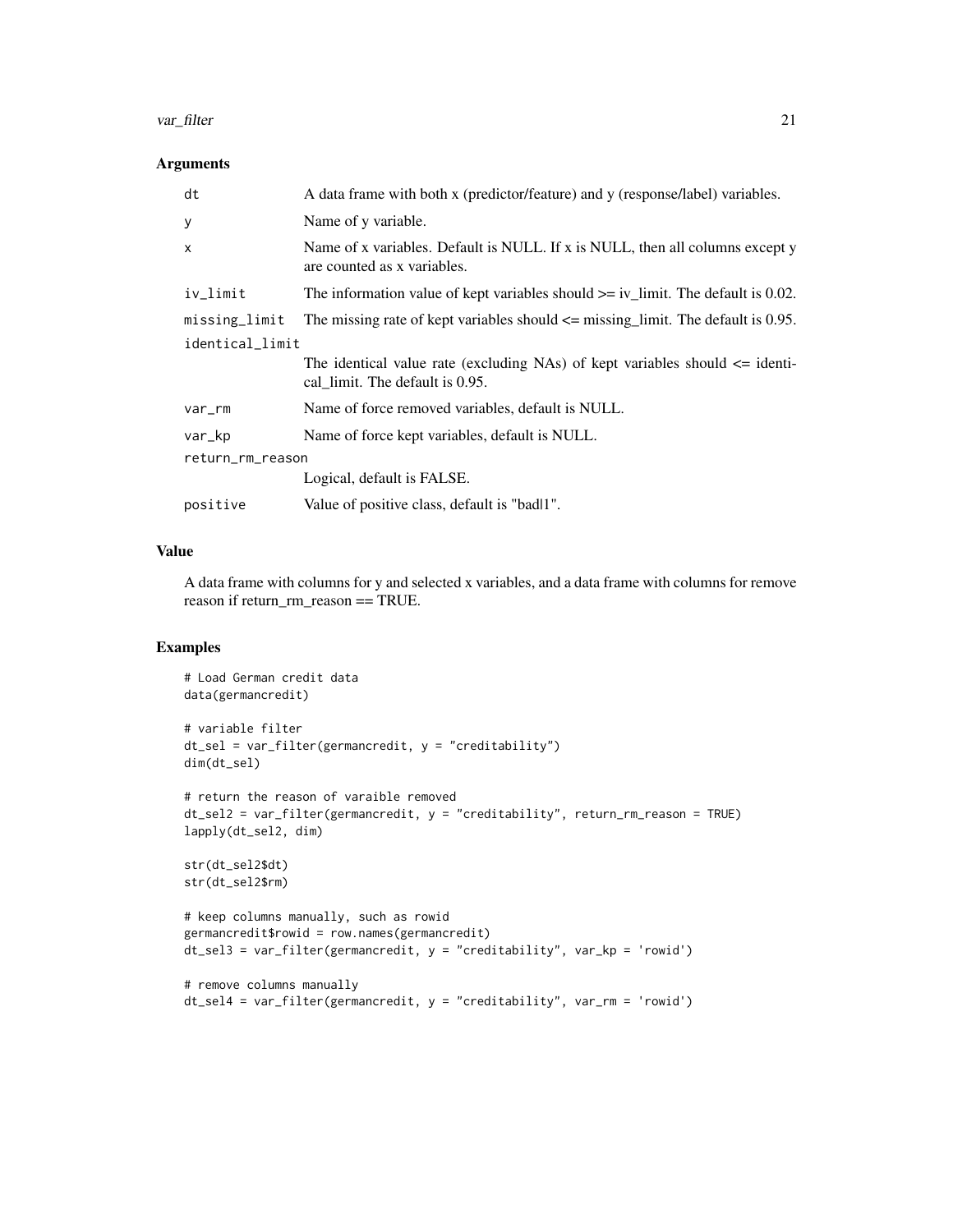#### Description

vif calculates variance-inflation and generalized variance-inflation factors for linear, generalized linear.

## Usage

vif(model, merge\_coef = FALSE)

## Arguments

| model      | A model object.                                                                           |
|------------|-------------------------------------------------------------------------------------------|
| merge_coef | Logical, whether to merge with coefficients of model summary matrix. Default<br>is FALSE. |

## Value

A data frame with columns for variable and gvif, or additional columns for df and  $gvif^{(1)}(2*df)$ ) if provided model uses factor variable.

## See Also

<https://cran.r-project.org/package=car>

## Examples

data(germancredit)

```
# Example I
fit1 = glm(creditability~ age.in.years + credit.amount +
  present.residence.since, family = binomial(), data = germancredit)
vif(fit1)
vif(fit1, merge_coef=TRUE)
# Example II
fit2 = glm(creditability~ status.of.existing.checking.account +
  credit.history + credit.amount, family = binomial(), data = germancredit)
vif(fit2)
vif(fit2, merge_coef=TRUE)
```
<span id="page-21-0"></span>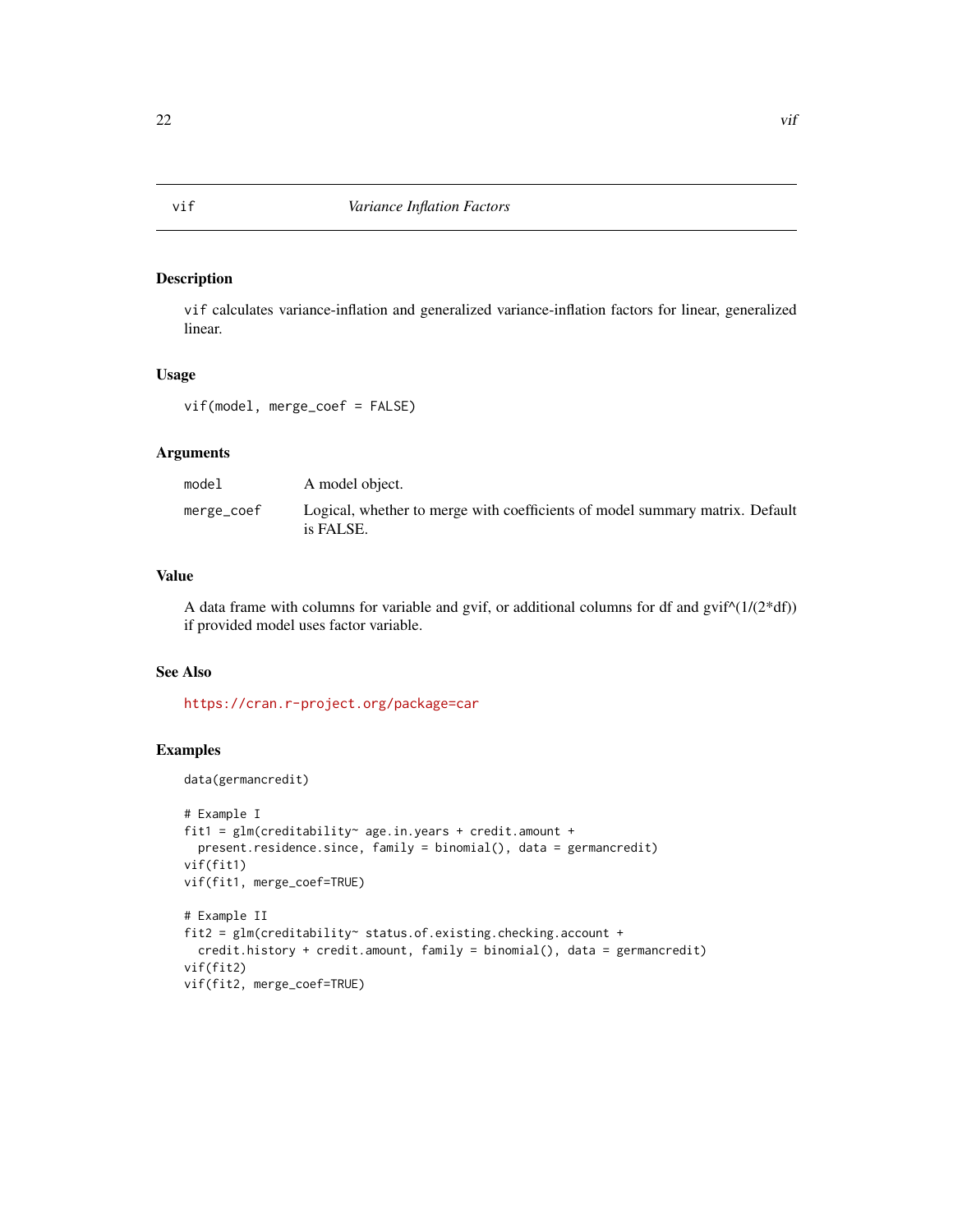<span id="page-22-1"></span><span id="page-22-0"></span>

#### **Description**

woebin generates optimal binning for numerical, factor and categorical variables using methods including tree-like segmentation or chi-square merge. woebin can also customizing breakpoints if the breaks\_list was provided. The default woe is defined as ln(Bad\_i/Good\_i). If you prefer ln(Good\_i/Bad\_i), please set the argument positive as negative value, such as '0' or 'good'. If there is a zero frequency class when calculating woe, the zero will replaced by 0.99 to make the woe calculable.

#### Usage

```
woebin(dt, y, x = NULL, var\_skip = NULL, breaks\_list = NULL,
  special_values = NULL, stop_limit = 0.1, count_distr_limit = 0.05,
  bin_num_limit = 8, positive = "bad|1", no_cores = NULL,
  print_step = 0L, method = "tree", save_breaks_list = NULL,
  ignore_const_cols = TRUE, ignore_datetime_cols = TRUE,
  check_cate_num = TRUE, replace_blank_na = TRUE, ...)
```
#### Arguments

| dt                | A data frame with both x (predictor/feature) and y (response/label) variables.                                                                                                                                                                                                                                                                                |
|-------------------|---------------------------------------------------------------------------------------------------------------------------------------------------------------------------------------------------------------------------------------------------------------------------------------------------------------------------------------------------------------|
| у                 | Name of y variable.                                                                                                                                                                                                                                                                                                                                           |
| X                 | Name of x variables. Default is NULL. If x is NULL, then all columns except $y$<br>and var_skip are counted as x variables.                                                                                                                                                                                                                                   |
| var_skip          | Name of variables that will skip for binning. Default is NULL.                                                                                                                                                                                                                                                                                                |
| breaks_list       | List of break points, default is NULL. If it is not NULL, variable binning will<br>based on the provided breaks.                                                                                                                                                                                                                                              |
| special_values    | the values specified in special_values will be in separate bins. Default is NULL.                                                                                                                                                                                                                                                                             |
| stop_limit        | Stop binning segmentation when information value gain ratio less than the 'stop_limit'<br>if using tree method; or stop binning merge when the chi-square of each neigh-<br>bor bins are larger than the threshold under significance level of 'stop_limit' and<br>freedom degree of 1 if using chimerge method. Accepted range: 0-0.5; default<br>is $0.1$ . |
| count_distr_limit |                                                                                                                                                                                                                                                                                                                                                               |
|                   | The minimum count distribution percentage. Accepted range: 0.01-0.2; default<br>is $0.05$ .                                                                                                                                                                                                                                                                   |
| bin_num_limit     | Integer. The maximum number of binning. Default is 8.                                                                                                                                                                                                                                                                                                         |
| positive          | Value of positive class, default "badl1".                                                                                                                                                                                                                                                                                                                     |
| no_cores          | Number of CPU cores for parallel computation. Defaults NULL. If no_cores is<br>NULL, the no_cores will set as 1 if length of x variables less than 10, and will<br>set as the number of all CPU cores if the length of x variables greater than or<br>equal to 10.                                                                                            |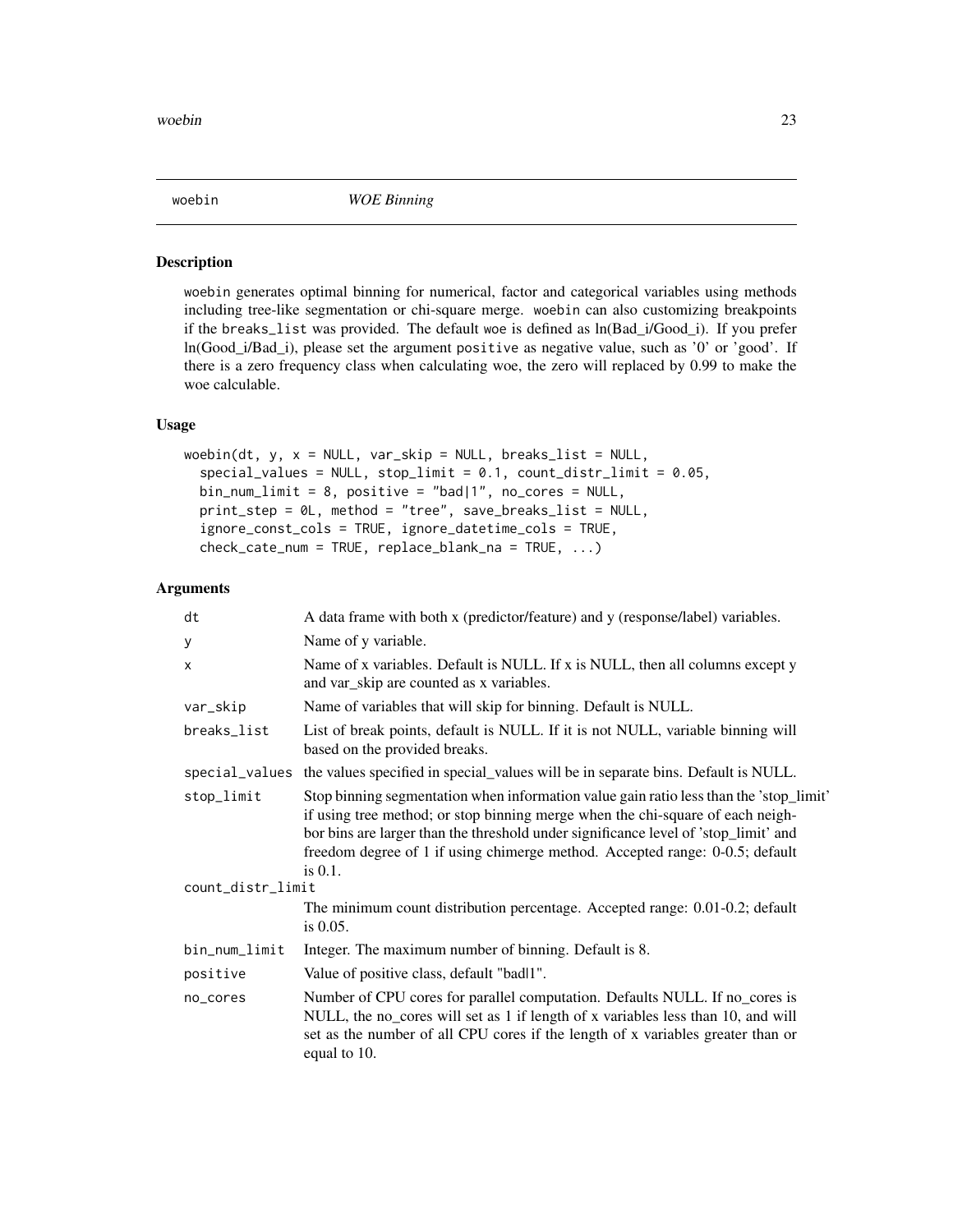<span id="page-23-0"></span>

| A non-negative integer. Default is 1. If print_step>0, print variable names by<br>each print_step-th iteration. If print_step=0 or no_cores>1, no message is print.                                                                    |  |
|----------------------------------------------------------------------------------------------------------------------------------------------------------------------------------------------------------------------------------------|--|
| Four methods are provided, "tree" and "chimerge" for optimal binning that sup-<br>port both numerical and categorical variables, and 'width' and 'freq' for equal<br>binning that support numerical variables only. Default is "tree". |  |
| save_breaks_list                                                                                                                                                                                                                       |  |
| A string. The file name to save breaks list. Default is None.                                                                                                                                                                          |  |
| ignore_const_cols                                                                                                                                                                                                                      |  |
| Logical. Ignore constant columns. Default is TRUE.                                                                                                                                                                                     |  |
| ignore_datetime_cols                                                                                                                                                                                                                   |  |
| Logical. Ignore date time columns. Default is TRUE.                                                                                                                                                                                    |  |
| check_cate_num Logical. Check whether the number of unique values in categorical columns<br>larger than 50. It might make the binning process slow if there are too many<br>unique categories. Default is TRUE.                        |  |
| replace_blank_na                                                                                                                                                                                                                       |  |
| Logical. Replace blank values with NA. Default is TRUE.                                                                                                                                                                                |  |
| Additional parameters.                                                                                                                                                                                                                 |  |
|                                                                                                                                                                                                                                        |  |

## Value

A list of data frames include binning information for each x variables.

#### See Also

[woebin\\_ply](#page-27-1), [woebin\\_plot](#page-26-1), [woebin\\_adj](#page-24-1)

```
# load germancredit data
data(germancredit)
# Example I
# binning of two variables in germancredit dataset
# using tree method
bins2_tree = woebin(germancredit, y="creditability",
   x=c("credit.amount","housing"), method="tree")
bins2_tree
## Not run:
# using chimerge method
bins2_chi = woebin(germancredit, y="creditability",
   x=c("credit.amount","housing"), method="chimerge")
# binning in equal freq/width # only supports numerical variables
numeric_cols = c("duration.in.month", "credit.amount",
  "installment.rate.in.percentage.of.disposable.income", "present.residence.since",
  "age.in.years", "number.of.existing.credits.at.this.bank",
  "number.of.people.being.liable.to.provide.maintenance.for")
bins_freq = woebin(germancredit, y="creditability", x=numeric_cols, method="freq")
```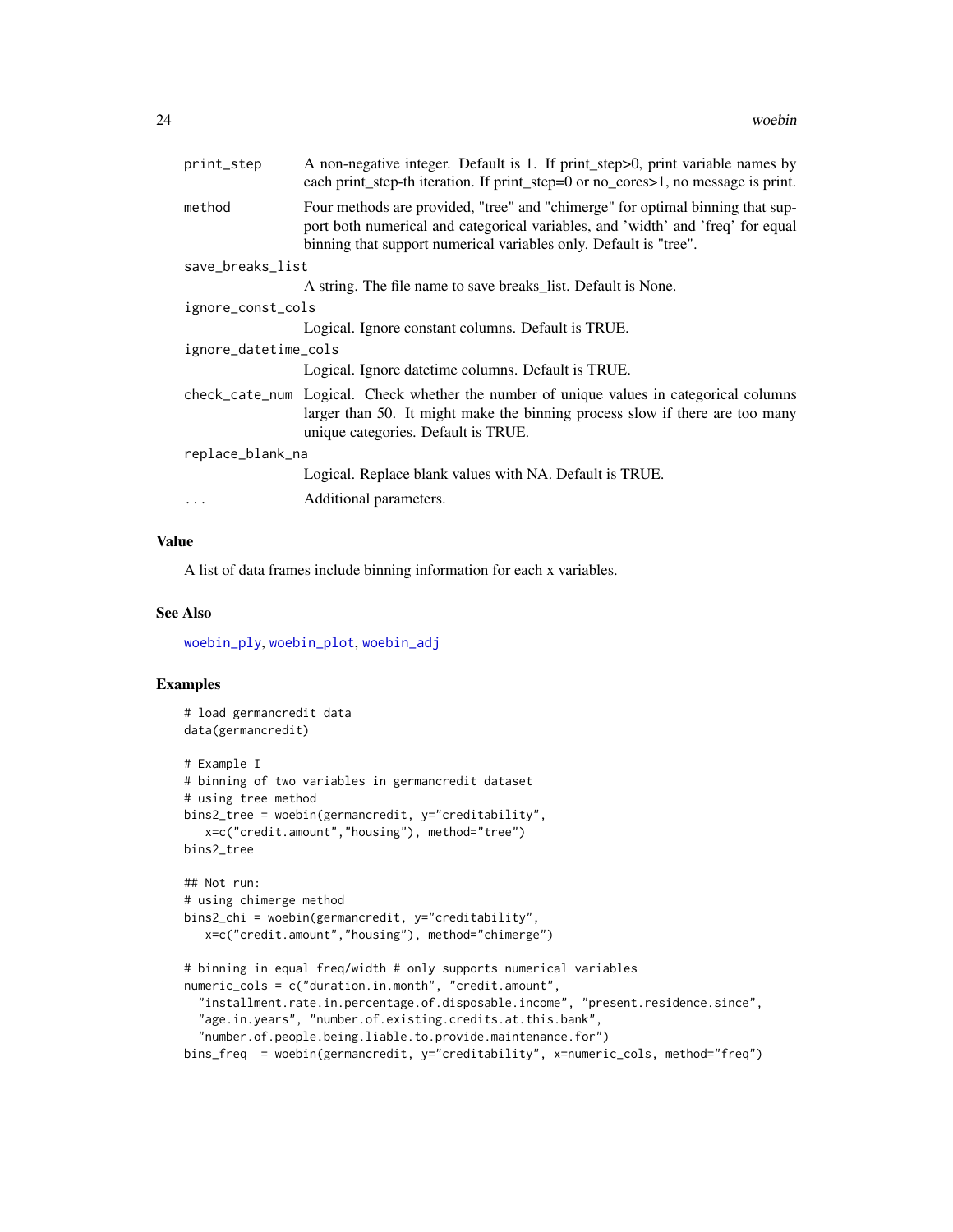#### <span id="page-24-0"></span>woebin\_adj 25

```
bins_width = woebin(germancredit, y="creditability", x=numeric_cols, method="width")
# y can be NULL if no label column in dataset
bins_freq_noy = woebin(germancredit, y=NULL, x=numeric_cols)
# Example II
# binning of the germancredit dataset
bins_germ = woebin(germancredit, y = "creditability")
# converting bins_germ into a data frame
# bins_germ_df = data.table::rbindlist(bins_germ)
# Example III
# customizing the breakpoints of binning
library(data.table)
dat = rbind(germancredit,
  data.table(creditability=sample(c("good","bad"),10,replace=TRUE)),
  fill=TRUE)
breaks_list = list(
  age.in.years = c(26, 35, 37, "Inf%,%missing"),
  housing = c("own", "for free%,%rent")
\mathcal{L}special_values = list(
  credit.amount = c(2600, 9960, "6850%,%missing"),
  purpose = c("education", "others%,%missing")
\mathcal{L}bins_cus_brk = woebin(dat, y="creditability",
  x=c("age.in.years","credit.amount","housing","purpose"),
  breaks_list=breaks_list, special_values=special_values)
# Example IV
# save breaks_list as a R file
bins2 = woebin(germancredit, y="creditability",
   x=c("credit.amount","housing"), save_breaks_list='breaks_list')
```
## End(Not run)

<span id="page-24-1"></span>woebin\_adj *WOE Binning Adjustment*

#### Description

woebin\_adj interactively adjust the binning breaks.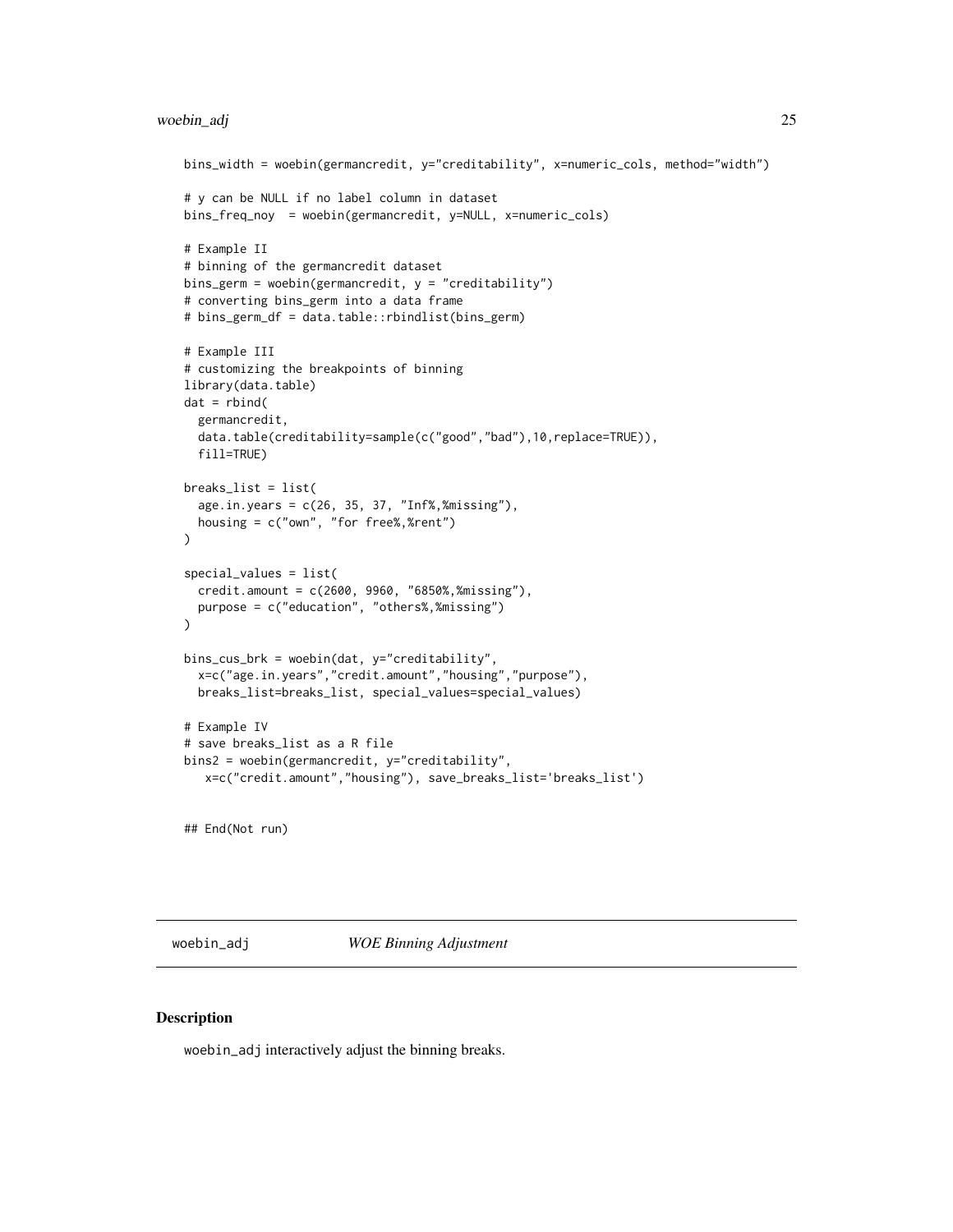#### <span id="page-25-0"></span>Usage

```
woebin\_adj(dt, y, bins, adj\_all\_var = TRUE, special\_values = NULL,method = "tree", save_breaks_list = NULL, count_distr_limit = 0.05)
```
#### Arguments

| dt                | A data frame.                                                                                                                            |
|-------------------|------------------------------------------------------------------------------------------------------------------------------------------|
| y                 | Name of y variable.                                                                                                                      |
| bins              | A list of data frames. Binning information generated from woebin.                                                                        |
| adi_all_var       | Logical, whether to show variables have monotonic woe trends. Default is<br><b>TRUE</b>                                                  |
|                   | special values The values specified in special values will in separate bins. Default is NULL.                                            |
| method            | Optimal binning method, it should be "tree" or "chimerge". Default is "tree".                                                            |
| save_breaks_list  |                                                                                                                                          |
|                   | A string. The file name to save breaks_list. Default is None.                                                                            |
| count_distr_limit |                                                                                                                                          |
|                   | The minimum count distribution percentage. Accepted range: 0.01-0.2; default<br>is 0.05. This argument should be the same with woebin's. |
|                   |                                                                                                                                          |

## Value

A list of modified break points of each x variables.

## See Also

[woebin](#page-22-1), [woebin\\_ply](#page-27-1), [woebin\\_plot](#page-26-1)

## Examples

```
## Not run:
# Load German credit data
data(germancredit)
# Example I
dt = germancredit[, c("creditability", "age.in.years", "credit.amount")]
bins = woebin(dt, y="creditability")
breaks_adj = woebin_adj(dt, y="creditability", bins)
bins_final = woebin(dt, y="creditability",
                    breaks_list=breaks_adj)
# Example II
binsII = woebin(germancredit, y="creditability")
breaks_adjII = woebin_adj(germancredit, "creditability", binsII)
bins_finalII = woebin(germancredit, y="creditability",
                   breaks_list=breaks_adjII)
```
## End(Not run)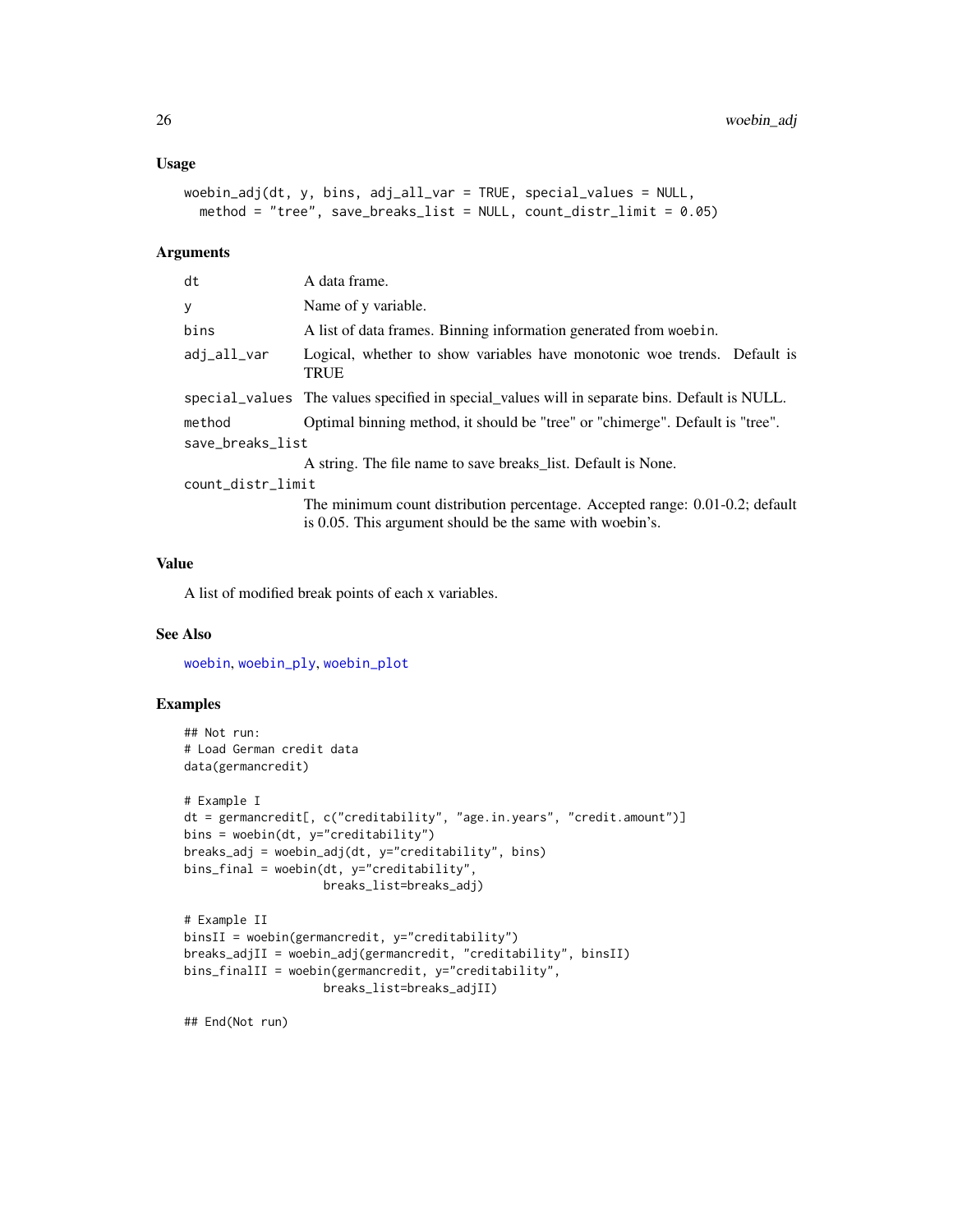<span id="page-26-1"></span><span id="page-26-0"></span>

#### Description

woebin\_plot create plots of count distribution and bad probability for each bin. The binning informations are generates by woebin.

#### Usage

woebin\_plot(bins,  $x = NULL$ , title = NULL, show\_iv = TRUE, ...)

#### Arguments

| bins         | A list of data frames. Binning information generated by woebin.                                              |
|--------------|--------------------------------------------------------------------------------------------------------------|
| $\mathsf{x}$ | Name of x variables. Default is NULL. If x is NULL, then all columns except y<br>are counted as x variables. |
| title        | String added to the plot title. Default is NULL.                                                             |
| show_iv      | Logical. Default is TRUE, which means show information value in the plot title.                              |
| $\cdots$     | Additional parameters                                                                                        |

#### Value

A list of binning graphics.

## See Also

[woebin](#page-22-1), [woebin\\_ply](#page-27-1), [woebin\\_adj](#page-24-1)

```
# Load German credit data
data(germancredit)
# Example I
bins1 = woebin(germancredit, y="creditability", x="credit.amount")
p1 = woebin_plot(bins1)
print(p1)
```

```
# modify colors
p1_c = woebin_plot(bins1, line_color='#FC8D59', bar_color=c('#FFFFBF', '#99D594'))
print(p1_c)
```

```
# Example II
bins = woebin(germancredit, y="creditability")
plotlist = woebin_plot(bins)
print(plotlist$credit.amount)
```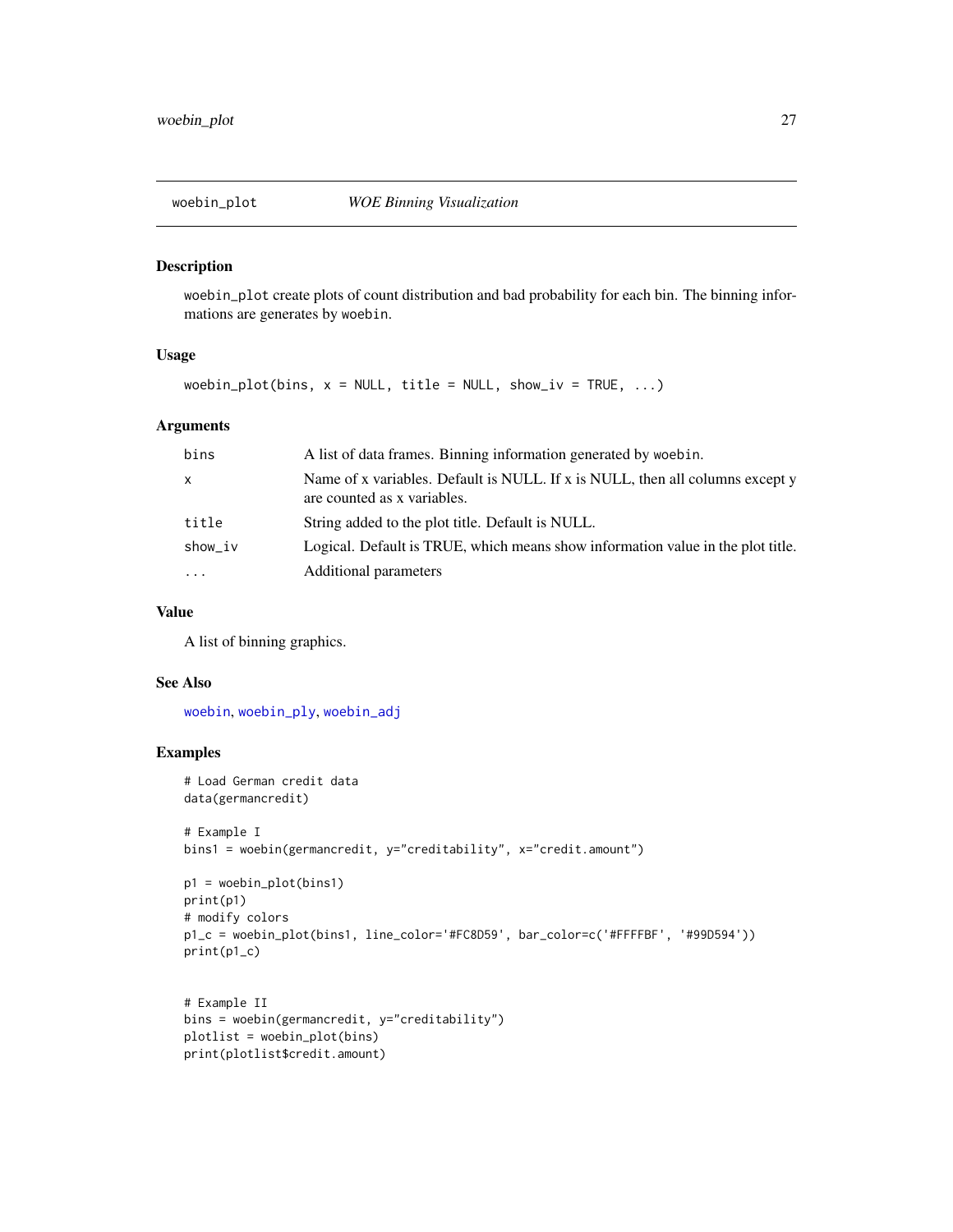```
# # save binning plot
# for (i in 1:length(plotlist)) {
# ggplot2::ggsave(
# paste0(names(plotlist[i]), ".png"), plotlist[[i]],
# width = 15, height = 9, units="cm" )<br># }
   # }
```
<span id="page-27-1"></span>

woebin\_ply *WOE Transformation*

## Description

woebin\_ply converts original input data into woe values based on the binning information generated from woebin.

## Usage

```
woebin_ply(dt, bins, no_cores = NULL, print_step = 0L,
  replace_blank_na = TRUE, ...)
```
## Arguments

| dt               | A data frame.                                                                                                                                                                                                                                                      |
|------------------|--------------------------------------------------------------------------------------------------------------------------------------------------------------------------------------------------------------------------------------------------------------------|
| bins             | Binning information generated from woebin.                                                                                                                                                                                                                         |
| no_cores         | Number of CPU cores for parallel computation. Defaults NULL. If no_cores is<br>NULL, the no_cores will set as 1 if length of x variables less than 10, and will<br>set as the number of all CPU cores if the length of x variables greater than or<br>equal to 10. |
| print_step       | A non-negative integer. Default is 1. If print_step>0, print variable names by<br>each print_step-th iteration. If print_step=0 or no_cores>1, no message is print.                                                                                                |
| replace_blank_na |                                                                                                                                                                                                                                                                    |
|                  | Logical. Replace blank values with NA. Default is TRUE. This argument should<br>be the same with woebin's.                                                                                                                                                         |
|                  | Additional parameters.                                                                                                                                                                                                                                             |

### Value

A data frame with columns for variables converted into woe values.

#### See Also

[woebin](#page-22-1), [woebin\\_plot](#page-26-1), [woebin\\_adj](#page-24-1)

<span id="page-27-0"></span>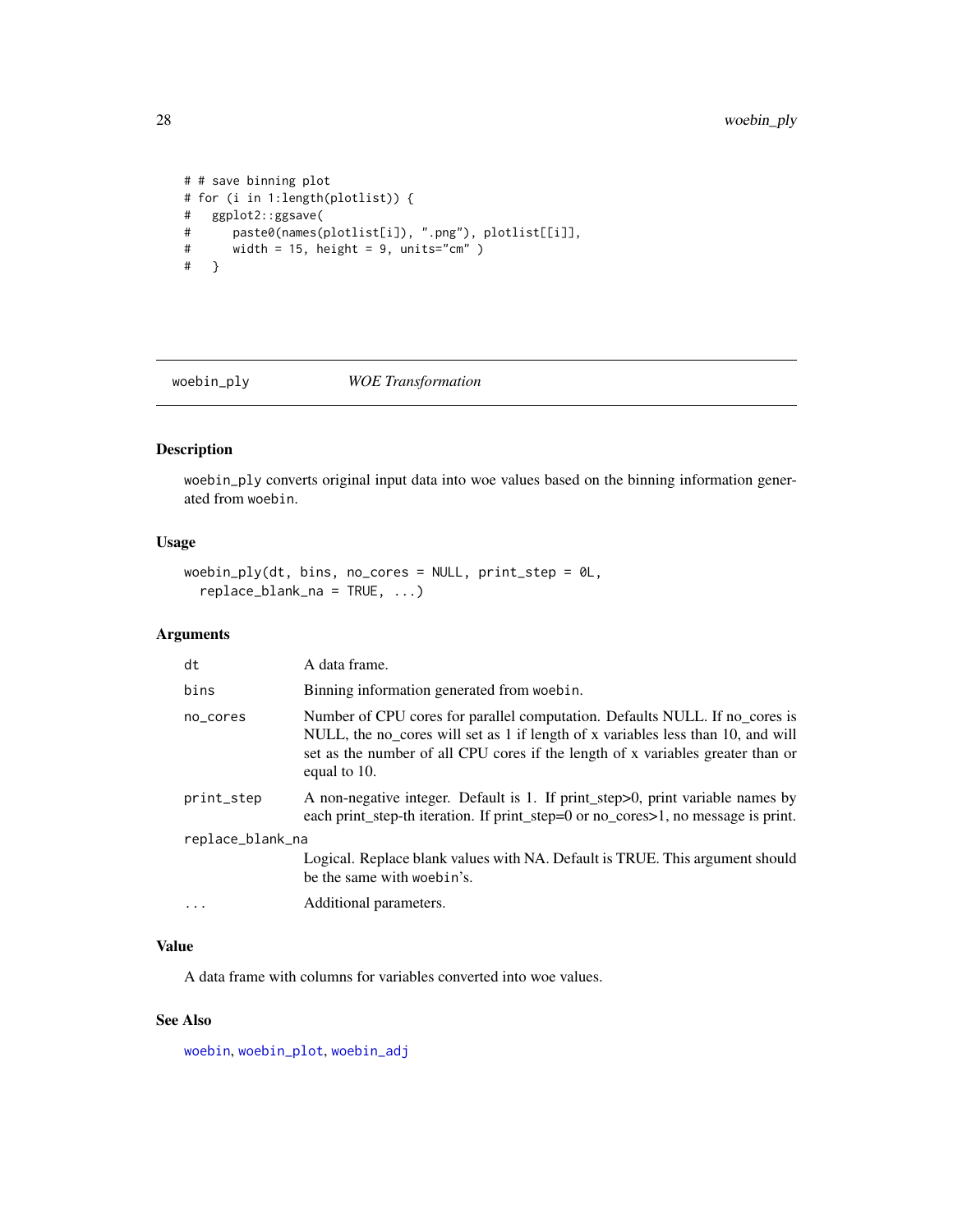## woebin\_ply 29

```
# load germancredit data
data(germancredit)
# Example I
dt = germancredit[, c("creditability", "credit.amount", "purpose")]
# binning for dt
bins = woebin(dt, y = "creditability")
# converting original value to woe
dt_woe = woebin_ply(dt, bins=bins)
str(dt_woe)
# Example II
# binning for germancredit dataset
bins_germancredit = woebin(germancredit, y="creditability")
# converting the values in germancredit to woe
# bins is a list which generated from woebin()
germancredit_woe = woebin_ply(germancredit, bins_germancredit)
# bins is a data frame
bins_df = data.table::rbindlist(bins_germancredit)
germancredit_woe = woebin_ply(germancredit, bins_df)
```

```
# return value is bin but not woe
germancredit_bin = woebin_ply(germancredit, bins_germancredit, value = 'bin')
```